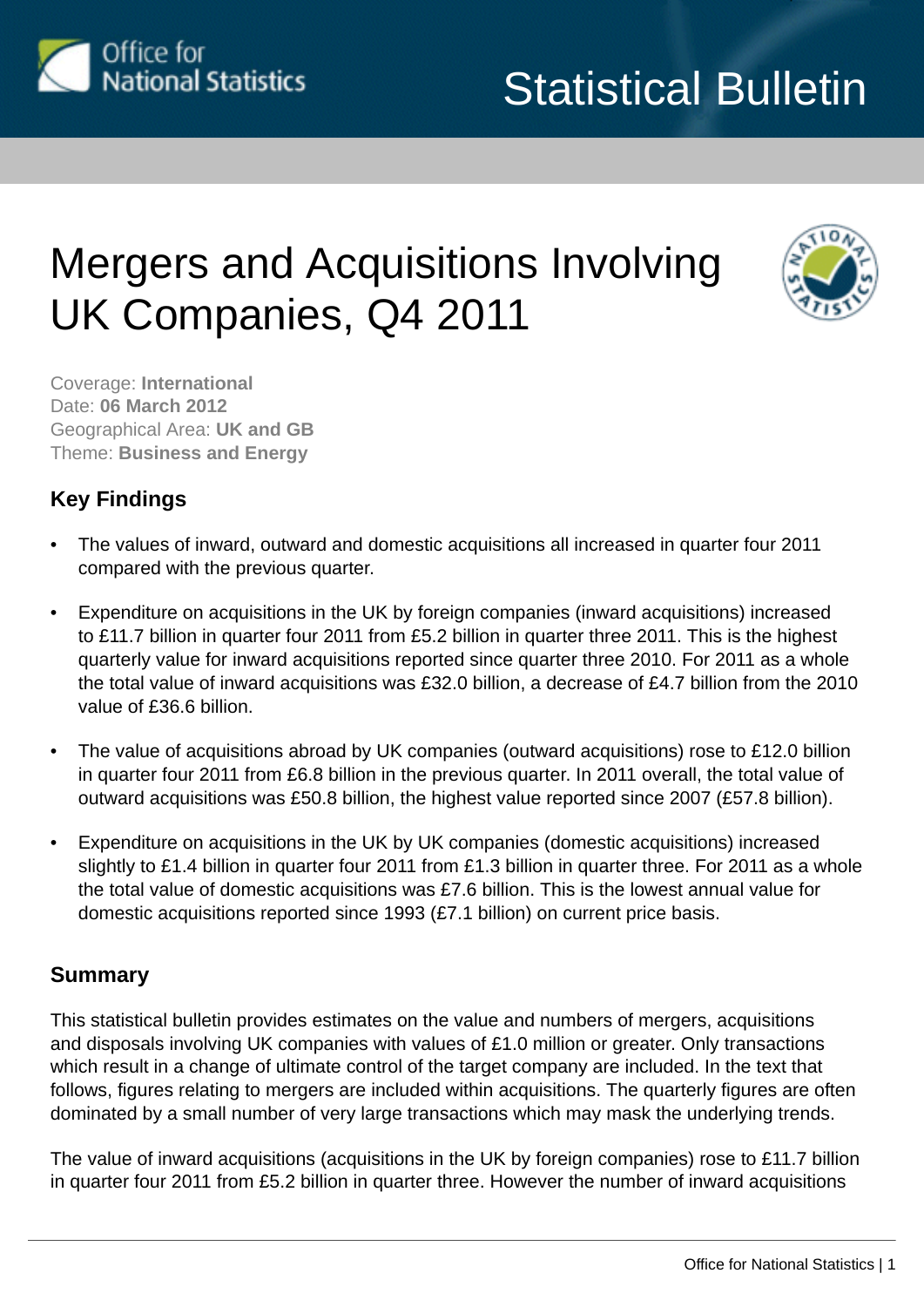fell to 37, compared with 70 acquisitions in quarter three. For 2011 as a whole, the total value of acquisitions in the UK by foreign companies was £32.0 billion, a similar value to that reported for 2009.

The value of outward acquisitions (acquisitions abroad by UK companies) also increased to £12.0 billion in quarter four from £6.8 billion in the previous quarter, an increase of 76 per cent. In contrast the number of outward acquisitions fell, from 76 reported in quarter three to 48 in quarter four. Overall in 2011, the total value of acquisitions abroad by UK companies was £50.8 billion, the highest value reported since 2007 (£57.8 billion).

The value of domestic acquisitions (acquisitions in the UK by other UK companies) increased slightly to £1.4 billion in quarter four from £1.3 billion in quarter three. The number of domestic acquisitions also fell, from 94 transactions reported in quarter three to 73 in quarter four. For 2011 as a whole, the total value of domestic acquisitions was £7.6 billion; the lowest value reported since 1993 (£7.1 billion) on current price basis.

# Values in £ billion **Acquisitions abroad by UK** companies<sup>1</sup> **Acquisitions in the UK by foreign** companies<sup>1</sup> **Acquisitions in the UK by UK** companies<sup>1</sup> Number Value Number Value Number Value **2010** 199 12.4 212 36.6 325 12.6 **2011** 266 50.8 228 32.0 336 7.6 **2010 Q3** 54 5.3 59 12.4 80 2.9 **2010 Q4** 66 3.8 51 7.0 83 6.3 **2011 Q1r** 68 21.1 53 5.8 76 1.5 **2011 Q2r** 74 10.9 68 9.3 93 3.3 **2011 Q3r** 76 6.8 70 5.2 94 1.3 **2011 Q4p** 48 12.0 37 11.7 73 1.4

## **Number and value of mergers and acquisitions involving UK companies**

**Table source:** Office for National Statistics

#### **Table notes:**

1. See background notes 4, 5 and 6

2. r=revised, p=provisional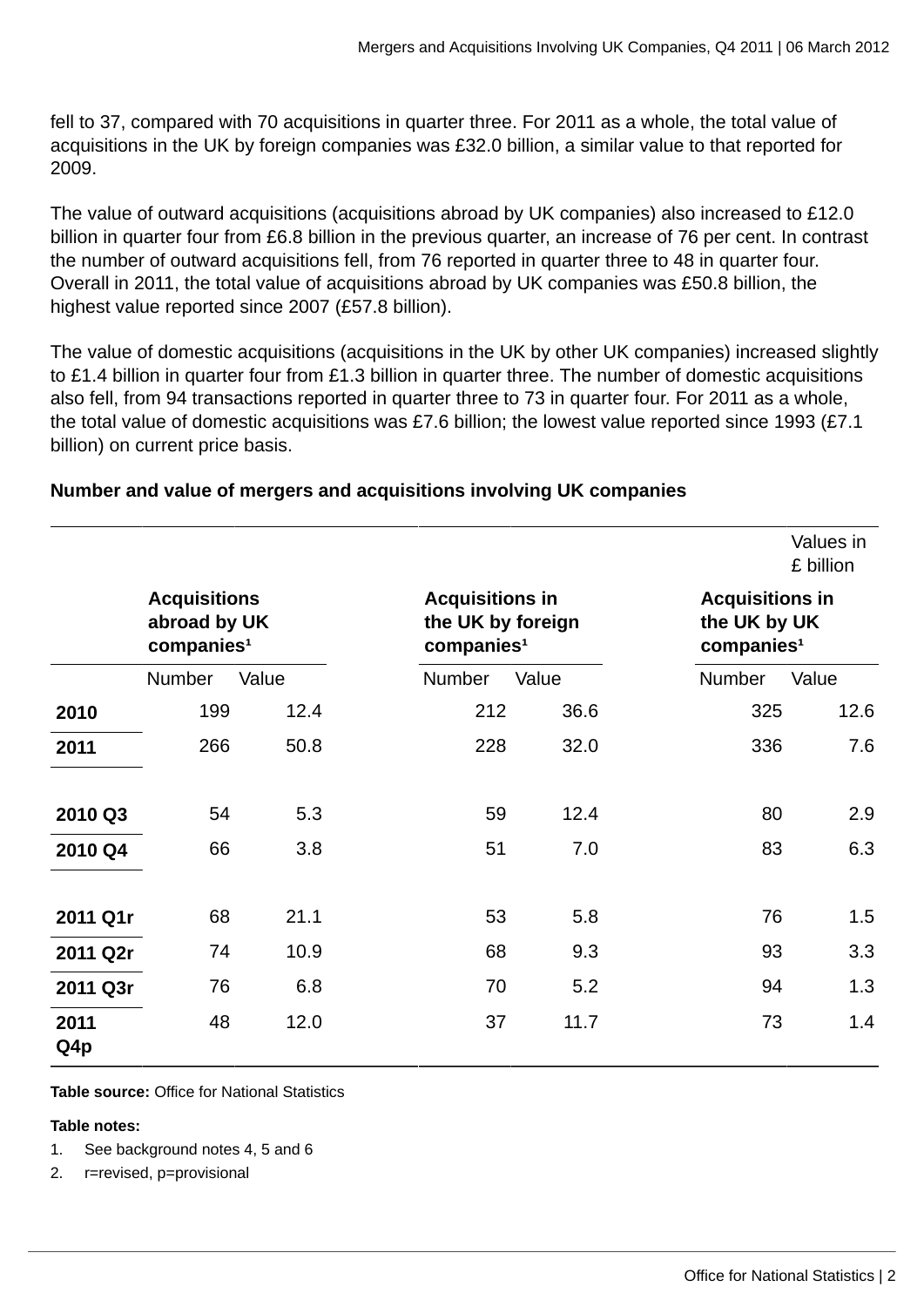#### **Download table**

**XLS** [XLS format](http://www.ons.gov.uk:80/ons/rel/international-transactions/mergers-and-acquisitions-involving-uk-companies/q4-2011/prt-ma-summary.xls) (19.5 Kb)

# **Transactions in the UK by foreign companies**

## **Number and value of transactions [\(Table 1\) \(258 Kb Excel sheet\)](http://www.ons.gov.uk:80/ons/rel/international-transactions/mergers-and-acquisitions-involving-uk-companies/q4-2011/rft-tables-1-10.xls)**

Expenditure on acquisitions in the UK by foreign companies rose to £11.7 billion in quarter four 2011 from £5.2 billion in quarter three. This is an increase of 125 per cent, and is the highest quarterly value for inward acquisitions reported since quarter three 2010. Overall the level of inward investment remains low as illustrated in figure 1 below. The significant increase in the value of acquisitions reported in quarter four 2011 compared with quarter three reflects fewer transactions with relatively high values.

The largest inward transaction by value in quarter four was the acquisition of Autonomy Corporation by Hewlett Packard Company of the USA, for a reported value of about £7.1 billion. Additional significant transactions included the acquisition of Clyde Union Ltd by SPX Corporation of the USA, the acquisition of Avis Europe Plc by Avis Budget Group Inc of the USA for a reported value of £0.6 billion and the acquisition of Travelex Global by The Western Union Company of the USA for a reported value of £0.6 billion.

## **Figure 1: Expenditure on acquisitions in the UK by foreign companies**



Quarter one 2007 - quarter four 2011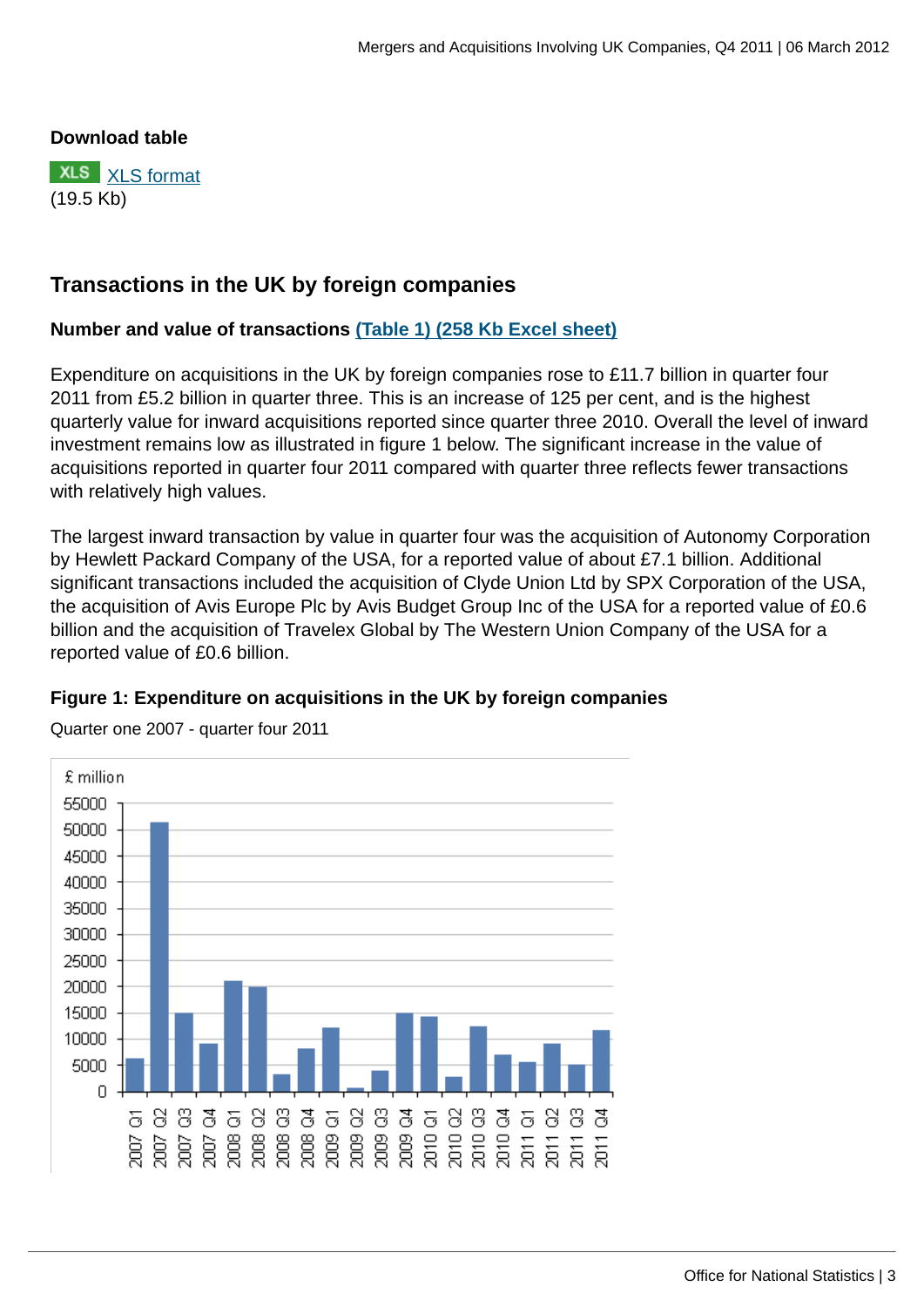Source: Mergers & Acquisitions, Investment in UK Companies by Foreign Companies, Deferred Payment Investment/Disinvestment in UK Companies by Foreign Companies - Office for National **Statistics** 

#### **Download chart**

**XLS** [XLS format](http://www.ons.gov.uk:80/ons/rel/international-transactions/mergers-and-acquisitions-involving-uk-companies/q4-2011/chd-inward-values.xls) (31.5 Kb)

Despite the increase in the value of inward transactions in quarter four 2011, the number of acquisitions fell from the previous quarter. There were 37 acquisitions of UK companies by foreign companies with values over £1.0 million, compared with 70 in the previous quarter.

## **Figure 2: Number of acquisitions in the UK by foreign companies**



Quarter one 2007 - quarter four 2011

1 At quarter one 2010 the deal identification threshold was raised from £0.1 million to £1.0 million. There is therefore a discontinuity in the number of transactions reported, as shown in the graph above.

Source: Mergers & Acquisitions, Investment in UK Companies by Foreign Companies, Deferred Payment Investment/Disinvestment in UK Companies by Foreign Companies - Office for National **Statistics**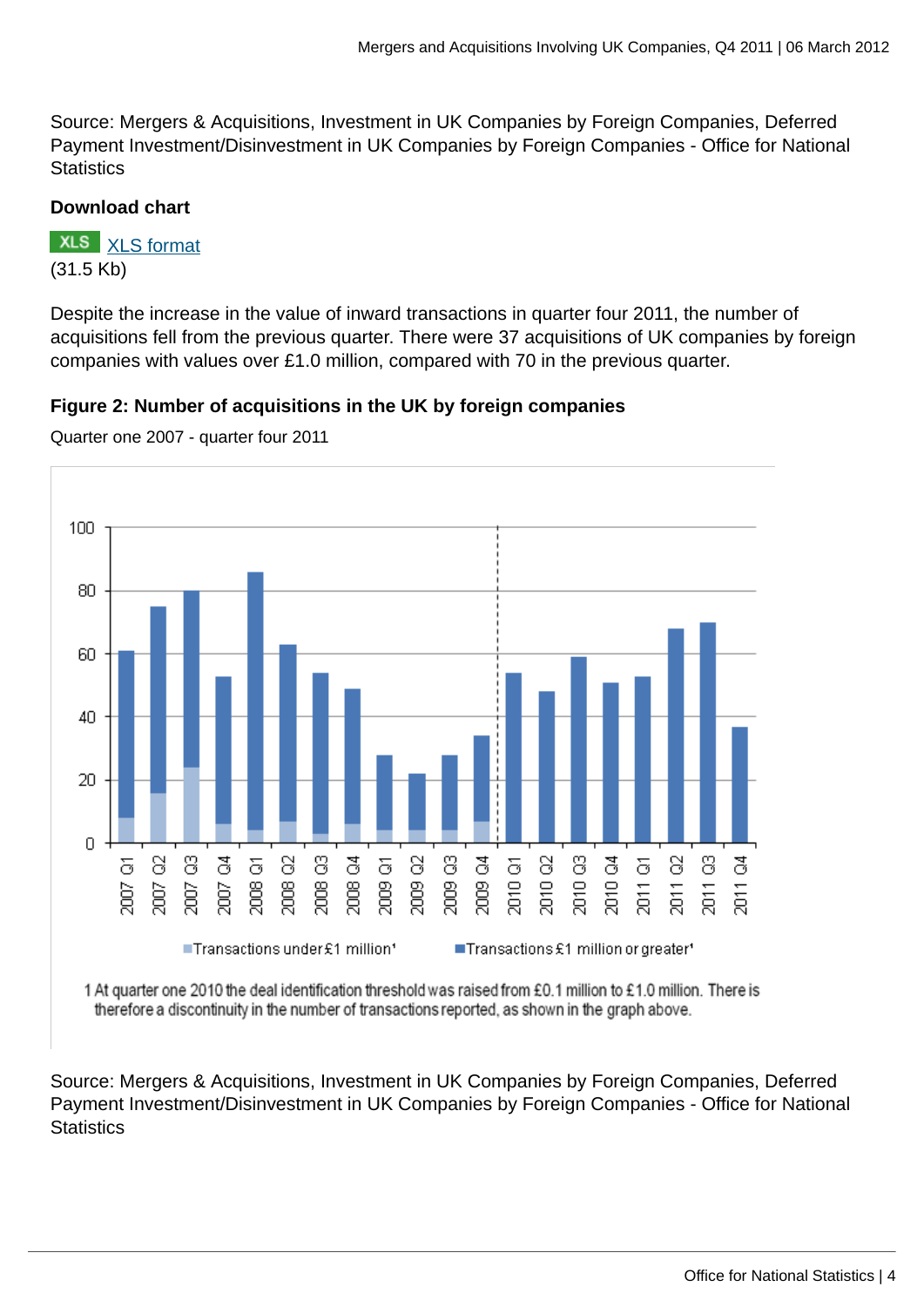#### **Download chart**

**XLS** [XLS format](http://www.ons.gov.uk:80/ons/rel/international-transactions/mergers-and-acquisitions-involving-uk-companies/q4-2011/chd-inward-numbers.xls) (33 Kb)

There were 18 disposals of UK companies by foreign companies in quarter four 2011 with a total value of £2.8 billion, an increase of about 49 per cent from quarter three.

The largest inward disposal by value in quarter four was the disposal by Westfield Holdings Ltd of Australia of its stake in Stratford Retail Shopping Centre Investments No1 and No2 Limited Partnership, for a press reported value of approximately £0.6 billion.

#### **Significant transactions in the UK by foreign companies include:**

|                                                                                                                                                  | Value in £ million |
|--------------------------------------------------------------------------------------------------------------------------------------------------|--------------------|
| Hewlett Packard Company USA acquiring<br><b>Autonomy Corporation Plc</b>                                                                         | 7,091              |
| Avis Budget Group Inc acquiring Avis Europe<br><b>Plc</b>                                                                                        | 636                |
| The Western Union Company acquiring<br><b>Travelex Global Business Payments Ltd</b>                                                              | 606                |
| Westfield Holdings Ltd of Australia disposing<br>of its stake in Stratford Retail Shopping Centre<br>Investments No1 and No2 Limited Partnership | -597               |
| D'Ieteren SA disposing of its stake in Avis<br>Europe Plc                                                                                        | $-367$             |
| Virgin Media Inc disposing of its stake in UKTV<br><b>Joint Ventures</b>                                                                         | $-350$             |
| Macquarie Group Ltd acquiring Utility Metering<br><b>Services</b>                                                                                | 274                |
| Alere Inc acquiring Axis-Shield Plc                                                                                                              | 232                |
| LKQ Corporation Inc acquiring Euro Car Parts<br><b>Holdings Ltd</b>                                                                              | 225                |

**Table source:** Office for National Statistics

#### **Table notes:**

1. See background notes 2, 3, and 4

#### **Download table**

**XLS** [XLS format](http://www.ons.gov.uk:80/ons/rel/international-transactions/mergers-and-acquisitions-involving-uk-companies/q4-2011/prt-significant-deals.xls) (19 Kb)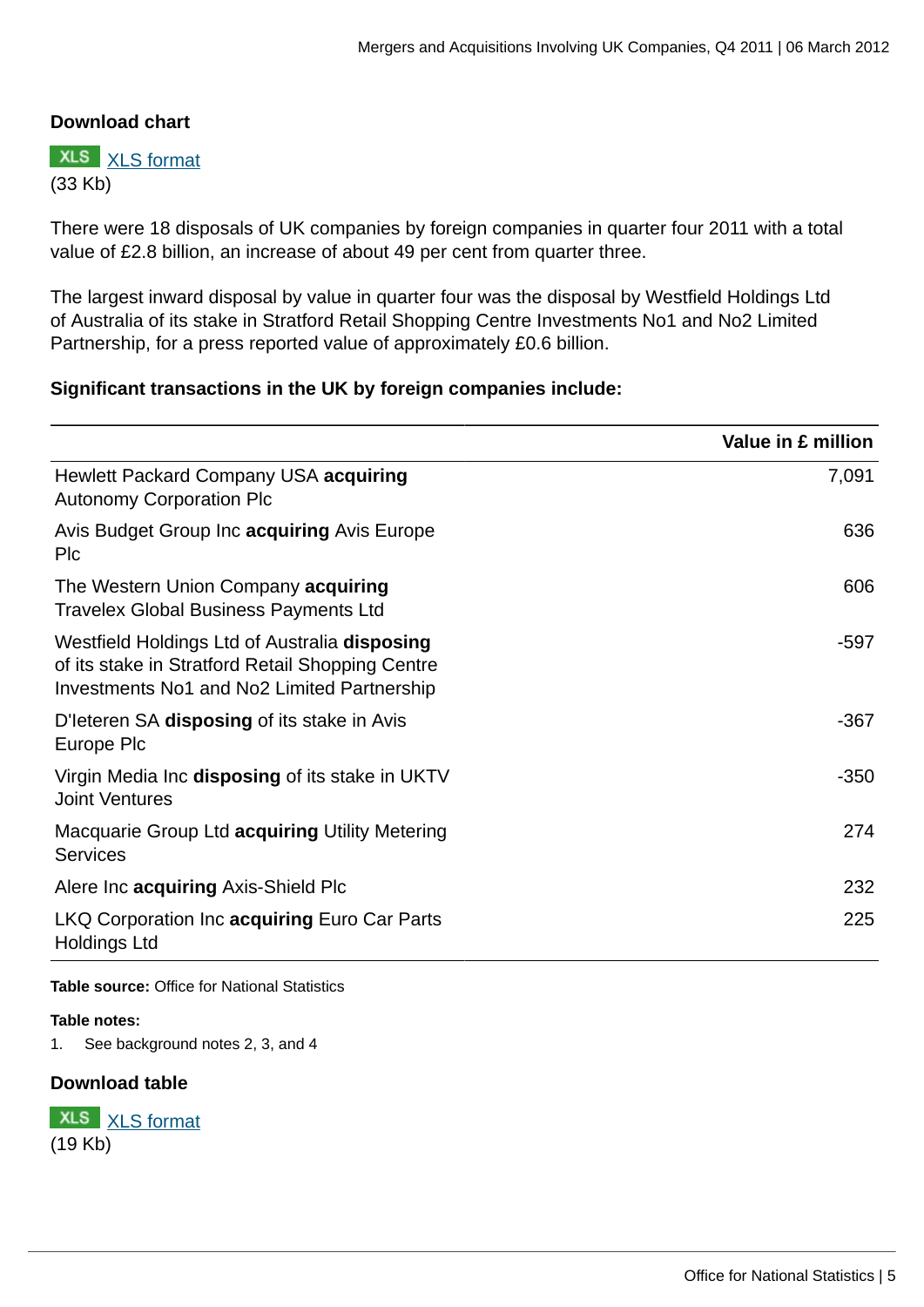# **Transactions abroad by UK companies**

# **Number and value of transactions [\(Table 1\) \(258 Kb Excel sheet\)](http://www.ons.gov.uk:80/ons/rel/international-transactions/mergers-and-acquisitions-involving-uk-companies/q4-2011/rft-tables-1-10.xls)**

Expenditure on acquisitions abroad by UK companies rose to £12.0 billion in quarter four 2011 from £6.8 billion the previous quarter, an increase of 76 per cent. However, this value is a decrease of 43 per cent from the quarter one 2011 value of £21.1 billion, as illustrated in figure 3. The increase reflects the presence in quarter four 2011 of some significant outward transactions; the acquisition by SABMiller plc of Fosters Group Ltd of Australia for a reported value of £6.7 billion and the acquisition by Vedanta Resources Plc of Cairn India Ltd.

## **Figure 3: Expenditure on acquisitions abroad by UK companies**



Quarter one 2007 - quarter four 2011

Source: Mergers & Acquisitions, Investment in Foreign Companies by UK Companies, Deferred Payment Investment/Disinvestment in Foreign Companies by UK Companies - Office for National **Statistics** 

## **Download chart**

**XLS** [XLS format](http://www.ons.gov.uk:80/ons/rel/international-transactions/mergers-and-acquisitions-involving-uk-companies/q4-2011/chd-outward-values.xls) (32.5 Kb)

The number of acquisitions decreased in quarter four 2011 from the previous quarter. There were 48 acquisitions of foreign companies by UK companies with values over £1.0 million in quarter four 2011 compared with 76 in the previous quarter.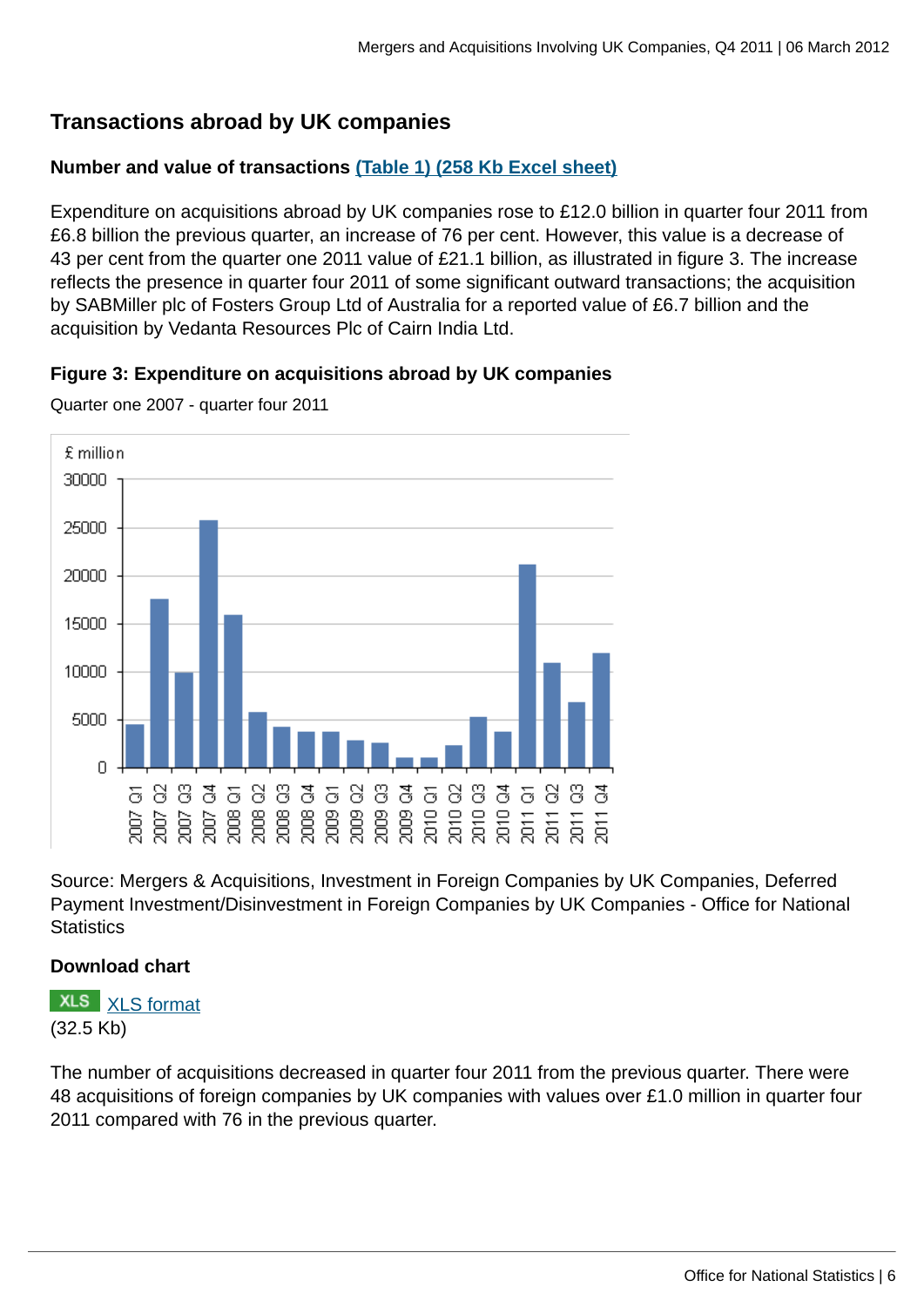

Quarter one 2007 - quarter four 2011



<sup>1</sup> At quarter one 2010 the deal identification threshold was raised from £0.1 million to £1.0 million. There is therefore a discontinuity in the number of transactions reported, as shown in the graph above.

Source: Mergers & Acquisitions, Investment in Foreign Companies by UK Companies, Deferred Payment Investment/Disinvestment in Foreign Companies by UK Companies - Office for National **Statistics** 

# **Download chart**

**XLS** [XLS format](http://www.ons.gov.uk:80/ons/rel/international-transactions/mergers-and-acquisitions-involving-uk-companies/q4-2011/chd-outward-numbers.xls) (33 Kb)

There were 17 disposals of foreign companies by UK companies in quarter four 2011 with a total value of £3.8 billion, up slightly from the value of £3.6 billion reported in quarter three. One significant transaction in quarter four was the disposal by Cairn Energy Plc of Cairn India Ltd.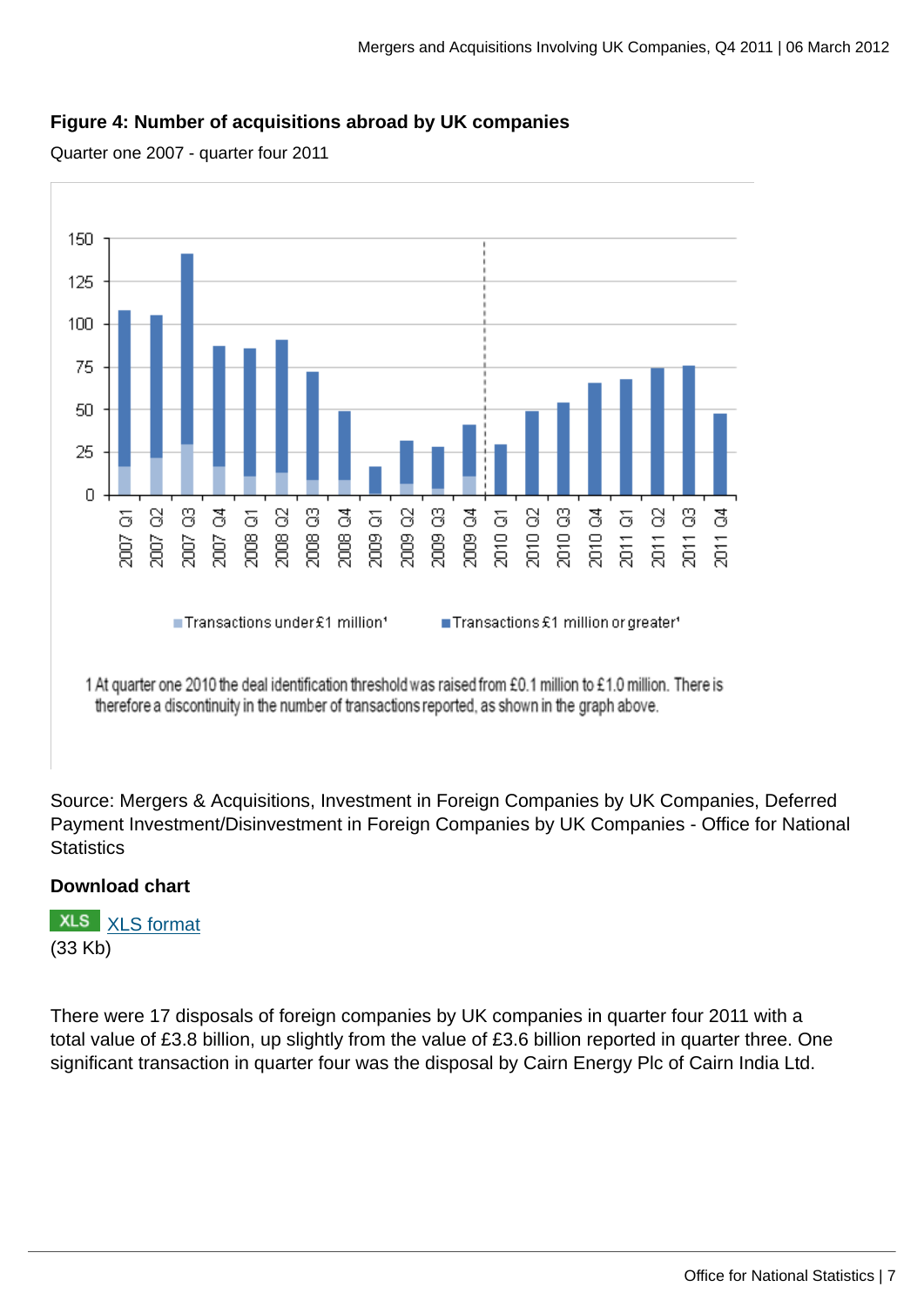#### **Significant transactions abroad by UK companies include:**

|                                                                                   | Value in £ million |
|-----------------------------------------------------------------------------------|--------------------|
| SABMiller plc acquiring Fosters Group Ltd                                         | 6,741              |
| Reed Elsevier Plc acquiring Accuity Holdings<br><b>Inc</b>                        | 331                |
| British American Tobacco Plc acquiring<br>Productora Tabacalera de Colombia S.A.S | 298                |
| Pearson Plc acquiring Connections Education<br><b>Inc</b>                         | 250                |
| The Sage Group Plc disposing of Sage<br>Software Healthcare LLC                   | $-200$             |

**Table source:** Office for National Statistics

#### **Table notes:**

1. See background notes 2, 3, and 4

#### **Download table**

**XLS** [XLS format](http://www.ons.gov.uk:80/ons/rel/international-transactions/mergers-and-acquisitions-involving-uk-companies/q4-2011/prt-significant-outward.xls) (32 Kb)

## **Transactions in the UK by UK companies**

#### **Number and value of transactions [\(Table 8\) \(258 Kb Excel sheet\)](http://www.ons.gov.uk:80/ons/rel/international-transactions/mergers-and-acquisitions-involving-uk-companies/q4-2011/rft-tables-1-10.xls)**

Expenditure on acquisitions in the UK by UK companies increased slightly to £1.4 billion in quarter four 2011 from £1.3 billion in quarter three 2011. This is the second lowest quarterly value for domestic acquisitions reported since quarter two 2009, as illustrated in figure 5.

Significant transactions in quarter four 2011 were the acquisition by Stock Exchange Group Plc of FTSE International Ltd and the acquisition of Group NBT Plc by HG Capital for a reported value of £0.2 billion.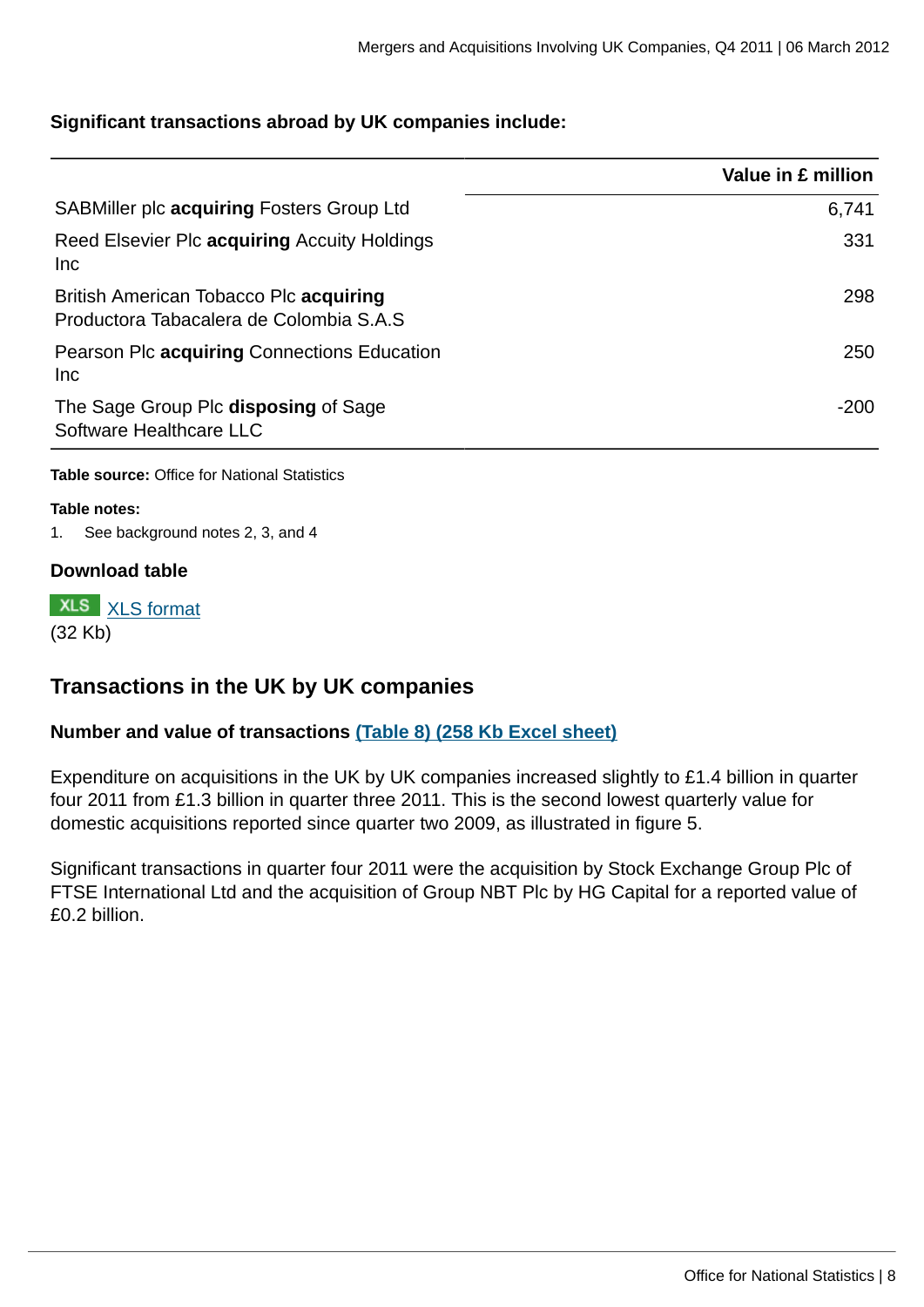## **Figure 5: Expenditure on acquisitions of UK companies by other UK companies**

Quarter one 2007 - quarter four 2011



Source: Mergers & Acquisitions, Investment in UK Companies by Other UK Companies, Deferred Payment Invested in UK Companies by other UK Companies - Office for National Statistics

## **Download chart**

**XLS** [XLS format](http://www.ons.gov.uk:80/ons/rel/international-transactions/mergers-and-acquisitions-involving-uk-companies/q4-2011/chd-domestic-values.xls) (32.5 Kb)

The number of acquisitions fell in quarter four 2011. There were 73 acquisitions of UK companies by other UK companies with values over £1.0 million in quarter three, compared with 94 in the previous quarter. These transactions consisted of 51 acquisitions of independent companies, comprising 49 per cent of the total value of expenditure on acquisitions and 22 transactions by company groups involving their subsidiaries.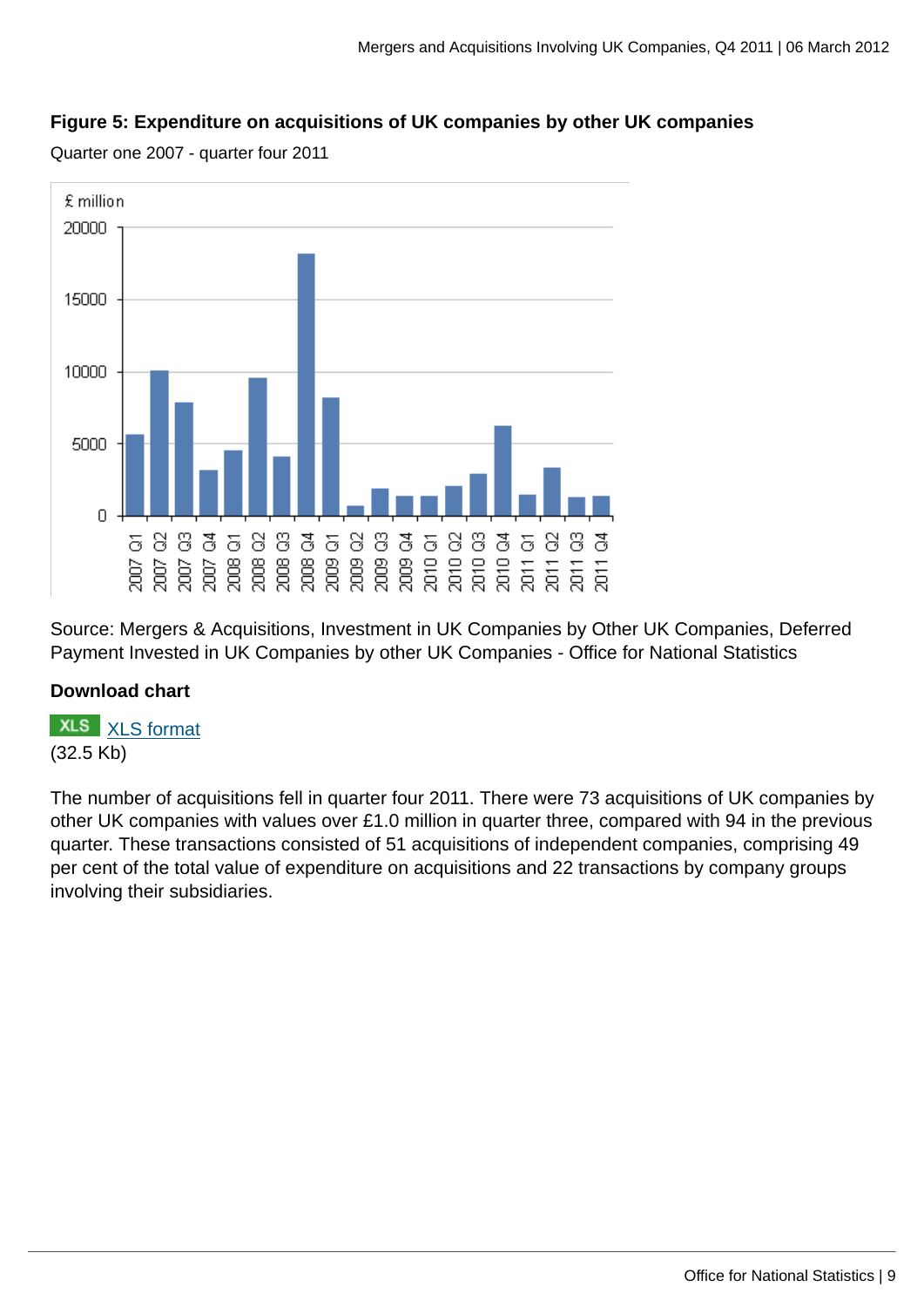## **Figure 6: Number of acquisitions in the UK by UK companies**

Quarter one 2007 - quarter four 2011



1 At quarter one 2010 the deal identification threshold was raised from £0.1 million to £1.0 million. There is therefore a discontinuity in the number of transactions reported, as shown in the graph above.

Source: Mergers & Acquisitions, Investment in UK Companies by Other UK Companies, Deferred Payment Invested in UK Companies by other UK Companies - Office for National Statistics

## **Download chart**

**XLS** [XLS format](http://www.ons.gov.uk:80/ons/rel/international-transactions/mergers-and-acquisitions-involving-uk-companies/q4-2011/chd-domestic-numbers.xls) (33 Kb)

## **Acquisitions involving UK companies during 2011**

## **Value of transactions in the UK by foreign companies [\(Table 1\) \(258 Kb Excel sheet\)](http://www.ons.gov.uk:80/ons/rel/international-transactions/mergers-and-acquisitions-involving-uk-companies/q4-2011/rft-tables-1-10.xls)**

The value of acquisitions of UK companies by foreign companies in 2011 was £32.0 billion, a decrease of 13 per cent from the value reported in 2010 of £36.6 billion. However, this figure is still lower than the figures reported in recent years.

Significant acquisitions during 2011 included: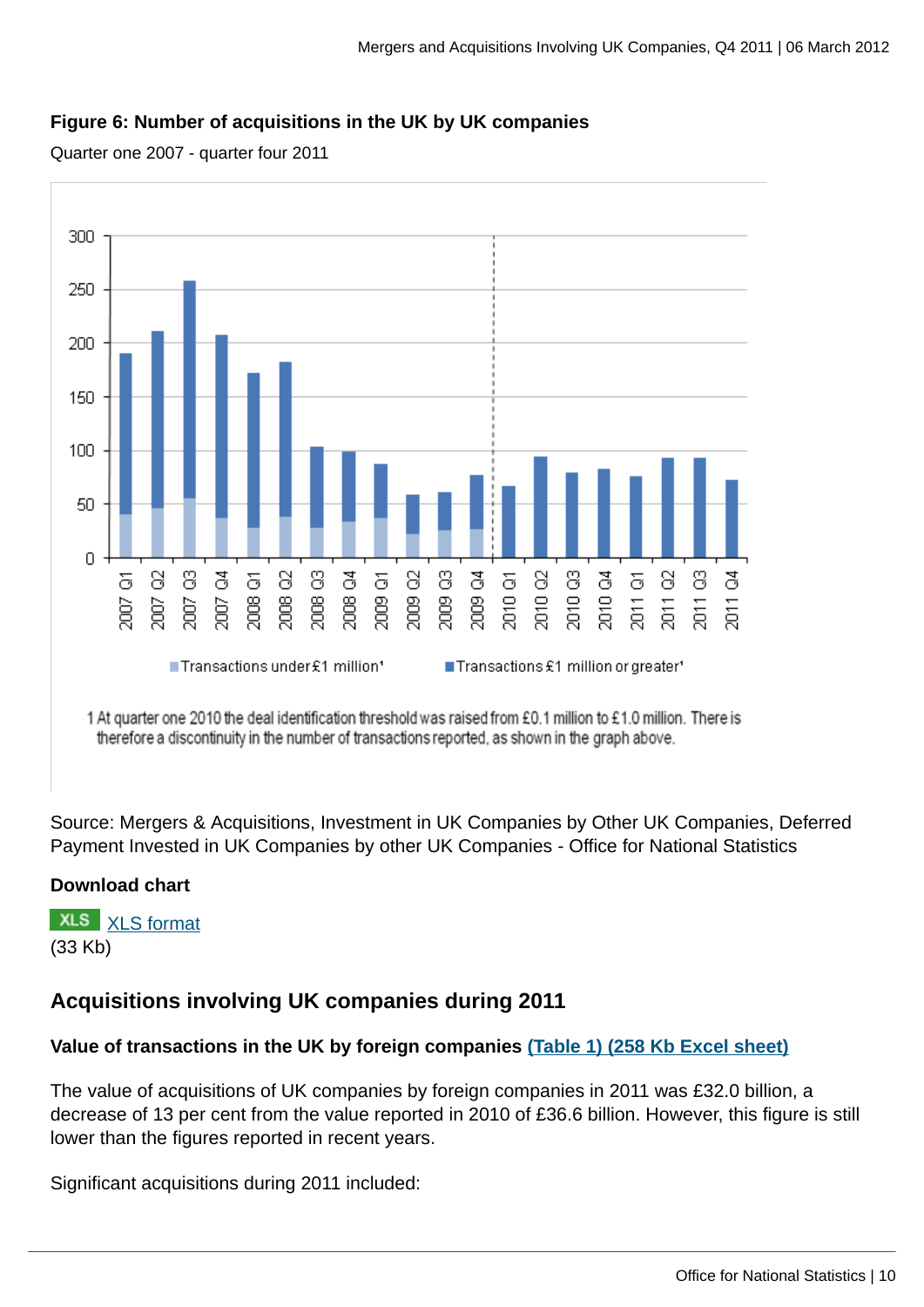- Hewlett Packard Company of the USA acquiring Autonomy Corporation Plc for a reported value of £7.1 billion.
- PPL Corporation acquiring Central Networks Electricity Distribution Businesses for a reported value of £3.6 billion.
- The Carlyle Group of the USA acquiring RAC Ltd for a press reported value of about £1.0 billion.

There were 228 acquisitions in the UK companies by foreign companies with values of £1.0 million or greater in 2011.

#### **Value of transactions abroad by UK companies [\(Table 1\) \(258 Kb Excel sheet\)](http://www.ons.gov.uk:80/ons/rel/international-transactions/mergers-and-acquisitions-involving-uk-companies/q4-2011/rft-tables-1-10.xls)**

Expenditure on acquisitions abroad by UK companies in 2011 was £50.8 billion, compared with a value of £12.4 billion in 2010.This is the highest value reported since 2007 (£57.8 billion).

Significant acquisitions during 2011 included:

SABMiller Plc acquiring Fosters Group Ltd of Australia for a reported value of £6.7 billion

Ensco Plc acquiring Pride International Inc for a reported value of approximately £4.6 billion

Vodafone Group Plc acquiring a controlling stake in Vodafone Essar of India for a reported value of approximately £2.6 billion

There were 266 acquisitions by UK companies abroad with values of £1 million or greater in 2011.

#### **Value of transactions in the UK by UK companies [\(Table 8\) \(258 Kb Excel sheet\)](http://www.ons.gov.uk:80/ons/rel/international-transactions/mergers-and-acquisitions-involving-uk-companies/q4-2011/rft-tables-1-10.xls)**

The overall value of acquisitions in the UK by UK companies in 2011 was £7.6 billion, a decrease of 40 per cent from the value reported in 2010 of £12.6 billion. This is the lowest annual level of expenditure for domestic acquisitions since 1993 (£7.1 billion) on current price basis.

Significant acquisitions during 2011 included:

- John Wood Group Plc acquiring Production Services Network Ltd for a reported value of about £0.4 billion.
- Lightcatch Ltd acquiring Tote (Successor Company) Ltd for a reported value of £0.3 billion.
- Boparan Holdings Ltd acquiring Northern Foods Plc for a reported value of approximately £0.3 billion.

There were 336 acquisitions of UK companies by UK companies with values of £1 million or greater in 2011.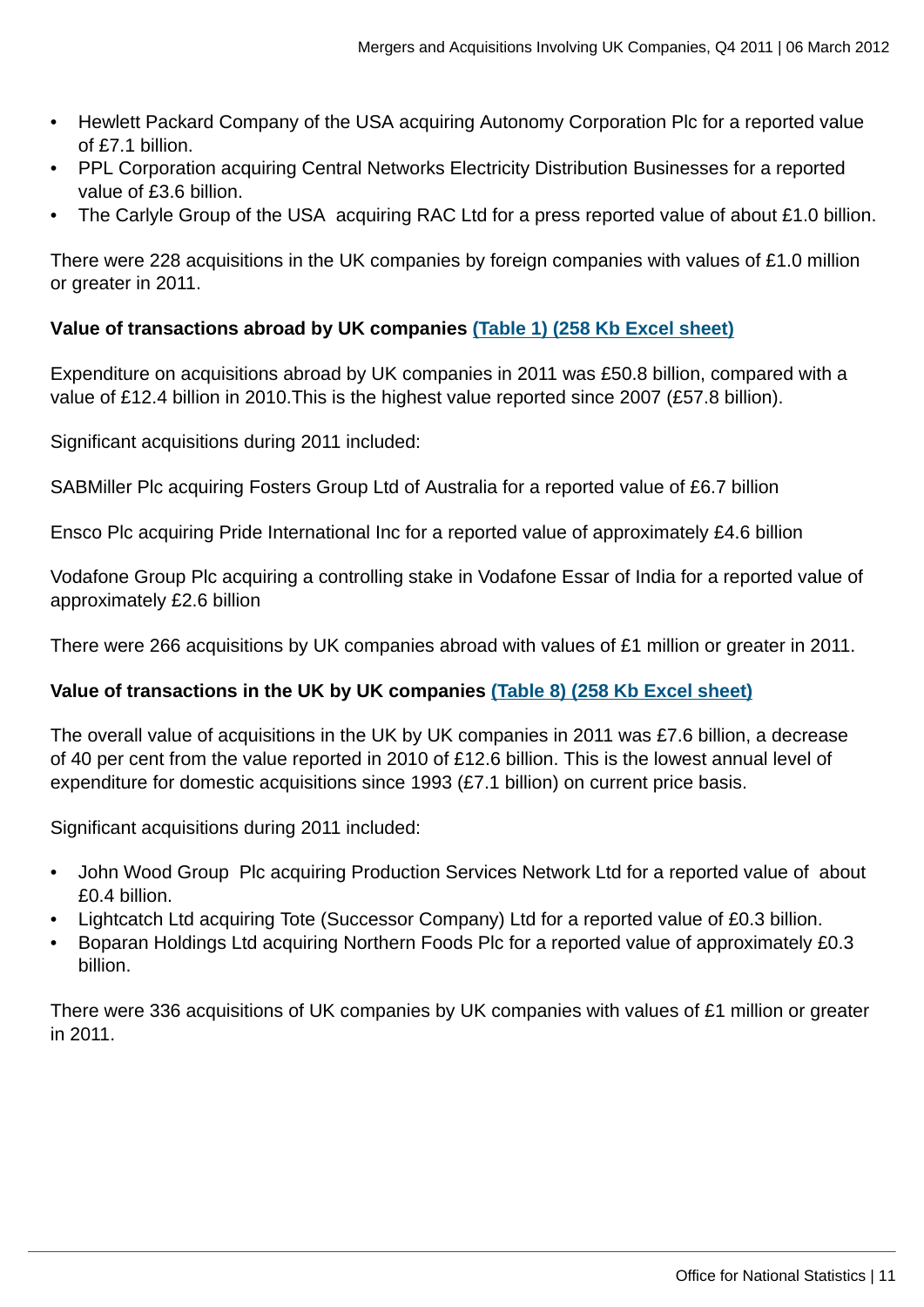



Source: Mergers & Acquisitions, Investment in Foreign Companies by UK Companies, Investment in UK Companies by Foreign Companies, Investment in UK Companies by Other UK Companies, Deferred Payment Investment/Disinvestment in Foreign Companies by UK Companies, Deferred Payment Investment/Disinvestment in UK Companies by Foreign Companies, Deferred Payment Invested in UK Companies by other UK Companies - Office for National Statistics

## **Download chart**

**XLS** [XLS format](http://www.ons.gov.uk:80/ons/rel/international-transactions/mergers-and-acquisitions-involving-uk-companies/q4-2011/chd-annual-acquisition-values.xls)

(33.5 Kb)

## **Acquisitions in the UK by foreign companies [\(Table 7A\) \(258 Kb Excel sheet\)](http://www.ons.gov.uk:80/ons/rel/international-transactions/mergers-and-acquisitions-involving-uk-companies/q4-2011/rft-tables-1-10.xls)**

The majority of inward investment in the form of acquisitions of UK companies by foreign companies in 2011 came from the Americas, which accounted for a value of £22.5 billion, slightly lower than the 2010 value of £24.3 billion and equivalent to 70 per cent of the world total.

The figure for the Americas consisted of £21.5 billion from the USA and £1.1 billion from the rest of the Americas.

Companies from Europe accounted for approximately £7.3 billion of acquisitions in the UK in 2011, equivalent to 23 per cent of the world total .This represents a slight decrease from the 2010 figure of £8.0 billion.

**Acquisitions abroad by UK companies [\(Table 6A\) \(258 Kb Excel sheet\)](http://www.ons.gov.uk:80/ons/rel/international-transactions/mergers-and-acquisitions-involving-uk-companies/q4-2011/rft-tables-1-10.xls)**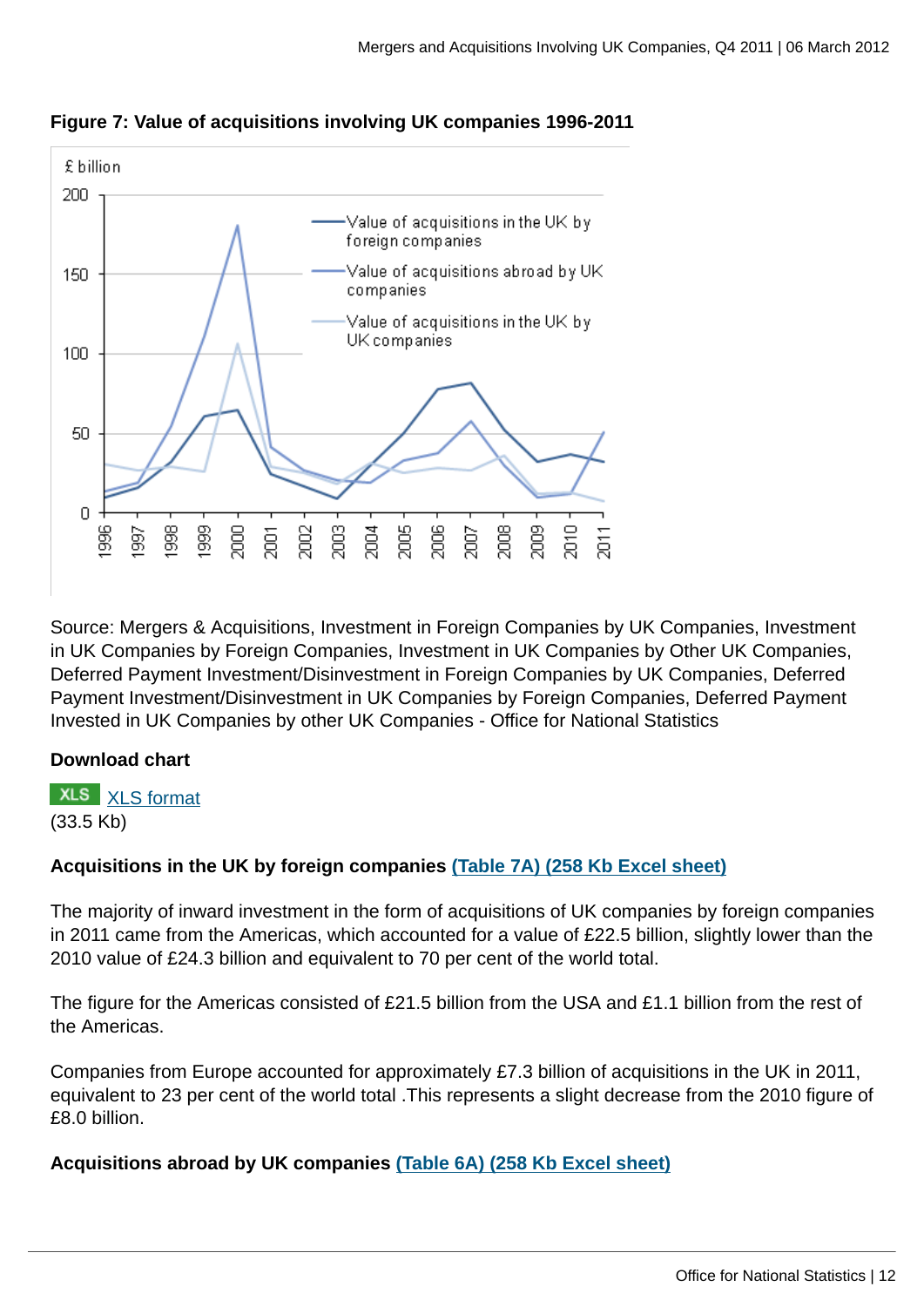Approximately 46 per cent of outward investment in the form of acquisitions of foreign companies by UK companies in 2011 went to Europe, with UK companies spending £23.2 billion. This is a significant increase on the 2010 value of £3.4 billion and reflects the highest investment by UK companies of European companies since 2006 (£18.9 billion).

Outward investment during 2011, via acquisitions made by UK companies abroad, noticeably increased in Asia where the 2011 value reported was £6.8 billion, 13 per cent of the world total, compared with £0.6 billion in 2010.

The total value of acquisitions into the Americas by UK companies in 2011 increased by £4.0 billion, to a value of £11.2 billion, accounting for 22 per cent of the world total and the highest value reported since 2007.



#### **Figure 8: Area analysis of cross-border acquisitions involving UK companies in 2011**

Source: Mergers & Acquisitions, Investment in Foreign Companies by UK Companies, Investment in UK Companies by Foreign Companies, Deferred Payment Investment/Disinvestment in Foreign Companies by UK Companies, Deferred Payment Investment/Disinvestment in UK Companies by Foreign Companies - Office for National Statistics

## **Download chart**

**XLS** [XLS format](http://www.ons.gov.uk:80/ons/rel/international-transactions/mergers-and-acquisitions-involving-uk-companies/q4-2011/chd-annual-geographic-values.xls) (32 Kb)

**Net cross-border acquisitions and disposals**

**Value of transactions [\(Table 10\) \(258 Kb Excel sheet\)](http://www.ons.gov.uk:80/ons/rel/international-transactions/mergers-and-acquisitions-involving-uk-companies/q4-2011/rft-tables-1-10.xls)**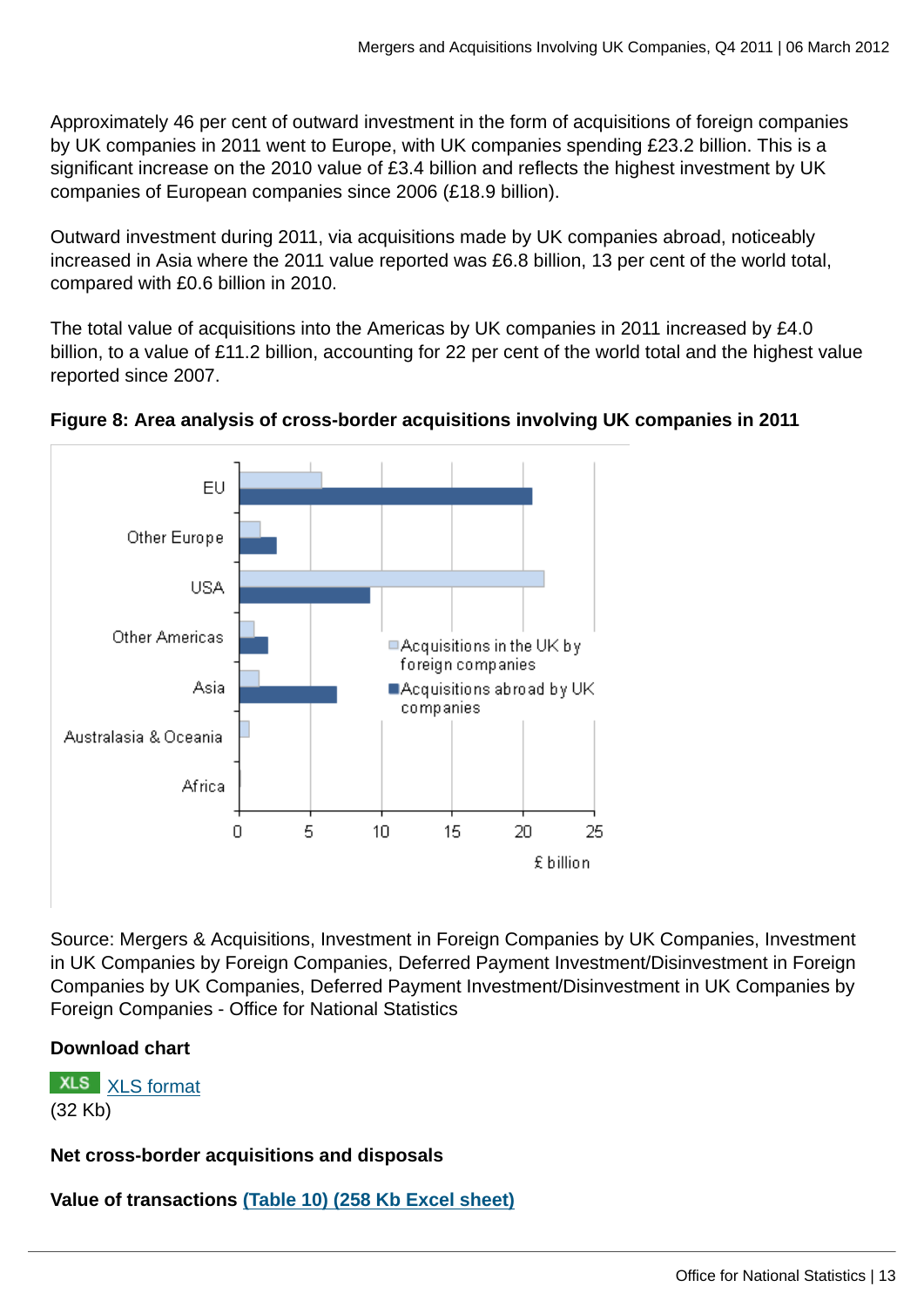Net transactions abroad by UK companies (value of acquisitions minus value of disposals) in 2011 were valued at £37.0 billion. This is the highest figure for net outward transactions since the beginning of the global crisis in 2007 and reflects a significant increase in both the number and value of acquisitions abroad by UK companies in 2011.

Net transactions in the UK by foreign companies (value of acquisitions minus value of disposals) in 2011 were valued at £20.3 billion. This reflects a decrease of £6.5 billion from the 2010 value of £26.8 billion and remains low in comparison to recent years.

The figure for net cross-border transactions involving UK companies indicates whether the value of net transactions abroad by UK companies exceed that of net transactions in the UK by foreign companies. In 2011, the net value of cross border transactions involving UK companies was a positive £16.8 billion, the highest value reported since 2002 and a significant increase on the negative value of £26.0 billion reported in 2010.

This change in reporting of net cross border transactions to positive levels in 2011 is an indication that UK companies have invested abroad more than foreign companies have invested in the UK during 2011.





Source: Mergers & Acquisitions, Investment in Foreign Companies by UK Companies, Investment in UK Companies by Foreign Companies, Deferred Payment Investment/Disinvestment in Foreign Companies by UK Companies, Deferred Payment Investment/Disinvestment in UK Companies by Foreign Companies - Office for National Statistics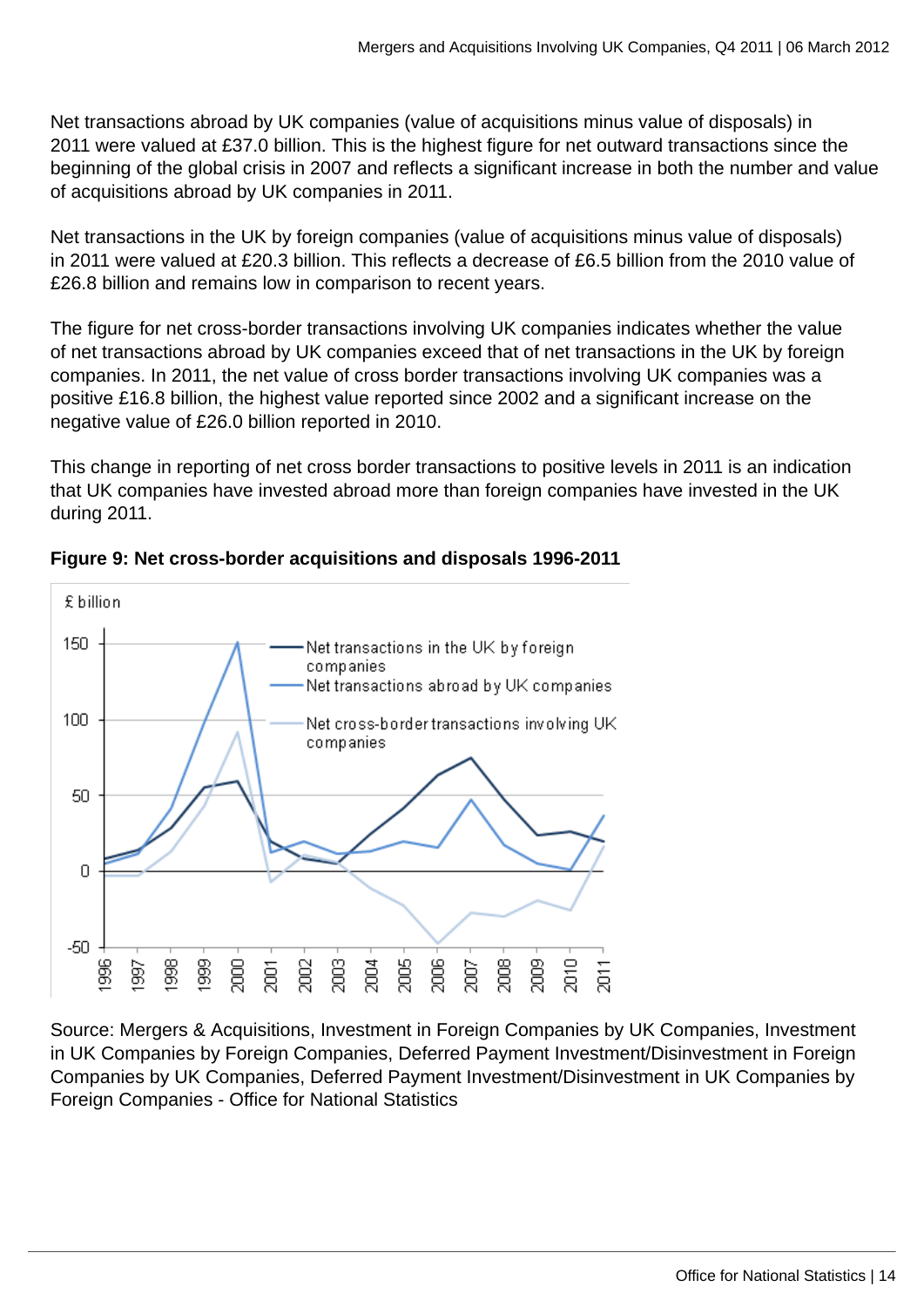#### **Download chart**

**XLS** [XLS format](http://www.ons.gov.uk:80/ons/rel/international-transactions/mergers-and-acquisitions-involving-uk-companies/q4-2011/chd-annual-net-values.xls) (33 Kb)

## **Background notes**

#### 1. **Basic quality information**

The [Quality and Methodology Information for Mergers and Acquisitions \(M&A\) surveys \(656.3](http://www.ons.gov.uk:80/ons/guide-method/method-quality/quality/quality-information/business-statistics/quality-and-methodology-information-for-mergers-and-acquisitions--m-a--surveys-releases.pdf) [Kb Pdf\)](http://www.ons.gov.uk:80/ons/guide-method/method-quality/quality/quality-information/business-statistics/quality-and-methodology-information-for-mergers-and-acquisitions--m-a--surveys-releases.pdf) report describes in detail the intended uses of the statistics presented in this publication, their general quality and the methods used to produce them.

#### 2. **Relevance to users**

The data presented in this statistical bulletin is a primary source for National Accounts (Balance of Payments), and is used by HM Revenue & Customs, European Central Bank and commercial users. The Foreign & Commonwealth Office and Number 10 Downing Street use the data as part of their briefing for major VIP visits to and from the UK. The data is also of interest to academics studying cross-border trade and to foreign embassies.

Source of data: The information collected is based on reports in the financial press; specialist magazines; company and financial websites supplemented by special surveys to businesses to determine the form, value and timing of each transaction.

If the information is not yet in the public domain then such transactions may not be reflected in the analysis. Where full information has not yet been received on the details of the acquisition or disposal the value of the transaction indicated in the public domain is used as an interim estimate.

The data shown in this release relate solely to mergers and acquisitions undertaken by companies: acquisitions by natural persons are not included.

All values are published as current prices which are the prices as they were at the time of measurement and not adjusted for inflation.

## 3. **Significant transactions**

These tables show the reported figures for a selection of significant transactions which occurred in the quarter, where 'significance' is defined as the absolute value of the deal. The figures shown are usually the ones available from the financial press or other sources in the public domain although occasionally, with the consent of the company, the value returned to the Office for National Statistics (ONS) is used in the tables instead of the press reported figure. If the company's consent cannot be obtained then the deal is excluded. Occasionally, therefore, a large deal may be missing from the lists so it is best to regard these tables as an indication of the ranking of deals rather than a completely exhaustive listing. Press reported figures often differ to some extent from those supplied by companies to ONS and it is the latter which are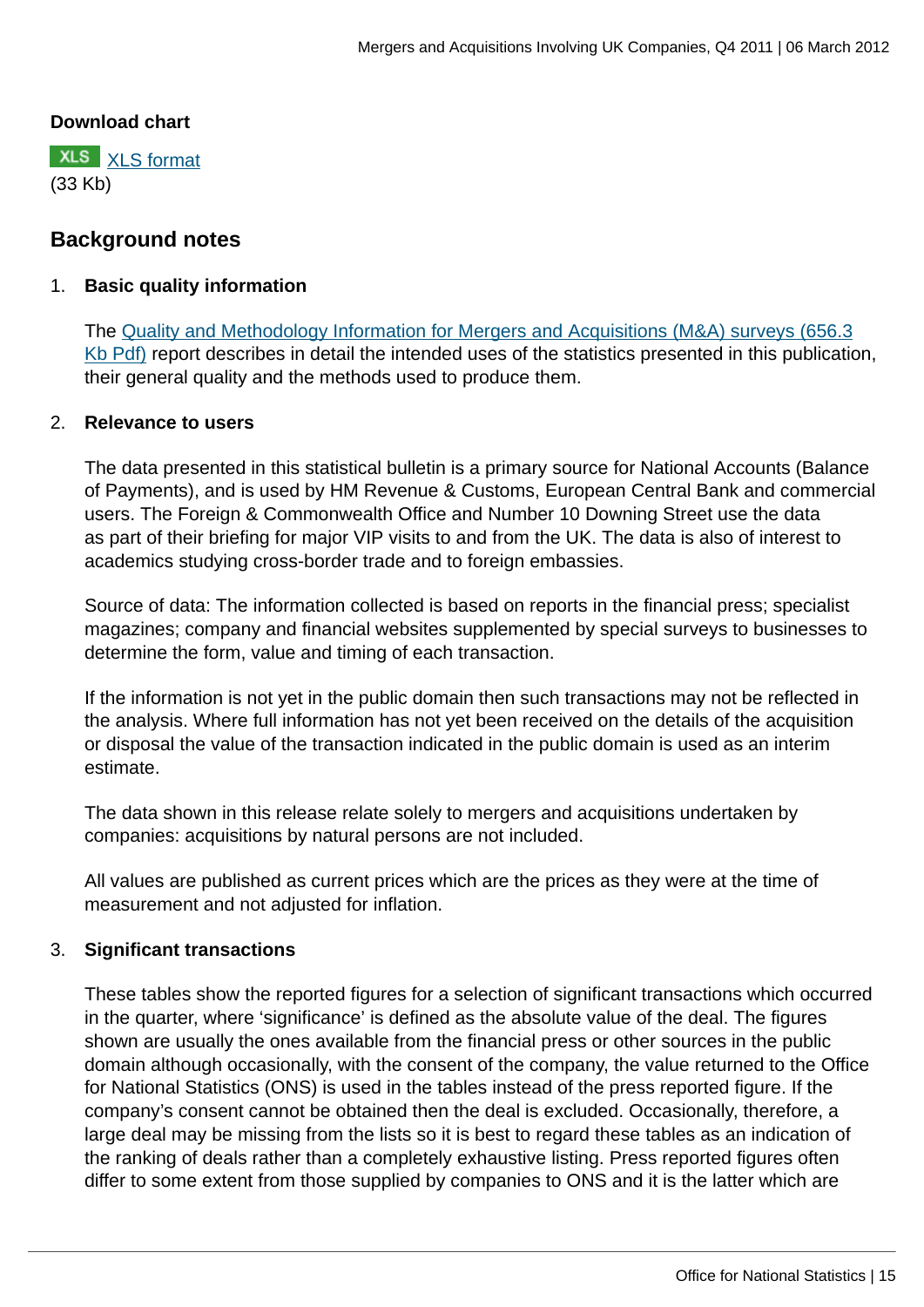used in compiling statistical aggregates in tables 1-10. Included in the prices quoted in the tables of significant transactions is the total published price paid for the company excluding any assumed debt where known. Deferred payments are included in the reported price even if the payment is made in a different quarter.

#### 4. **Types of transactions covered**

Mergers are acquisitions in which all or part of the payment is made in shares, such that the shareholders of the two companies become shareholders of a new, combined company group.

Demergers are disposals where a company group divides into two or more separate companies, in such a way that the shareholders of the restructured companies remain the same, or retain the equivalent value shareholding in one of the newly independent companies. Demergers are included in the statistics within disposals.

Cross border acquisitions denotes transactions where a company in one country acquires, either directly or indirectly, a controlling interest in a company in another country.

Direct transactions are those where a company in one country acquires a controlling interest in a company incorporated in another country.

Indirect transactions are those where a company uses an existing foreign subsidiary to acquire a controlling interest in a company incorporated in another country. The acquiring foreign intermediate company may be located in the same country in which the acquisition is being made or in a different country.

Acquisitions within the UK by UK companies: This denotes mergers and acquisitions involving only UK registered companies.

Where the acquired company was a subsidiary of another company the transaction is classified as a sale between company groups.

The phrase 'acquisitions in the UK by UK companies' refers to deals where the ultimate ownership remains in the UK. This heading does not cover the total number or value of deals where a UK company is the acquirer. When a foreign company acquires a UK company through one of its existing UK subsidiaries or a UK registered special purpose vehicle that deal is shown as part of the data under 'acquisitions in the UK by foreign companies'.

#### 5. **Financing**

This statistical bulletin provides details of the application of funds to effect mergers and acquisitions and the proceeds raised from disinvestments and demergers.

For indirect foreign transactions there is the added complication of considering the movements of funds either as capital injection or in the form of loans between parent companies and their foreign subsidiaries making the acquisition. Occasionally, the foreign subsidiary obtains the funds required partly or entirely outside the UK from sources such as: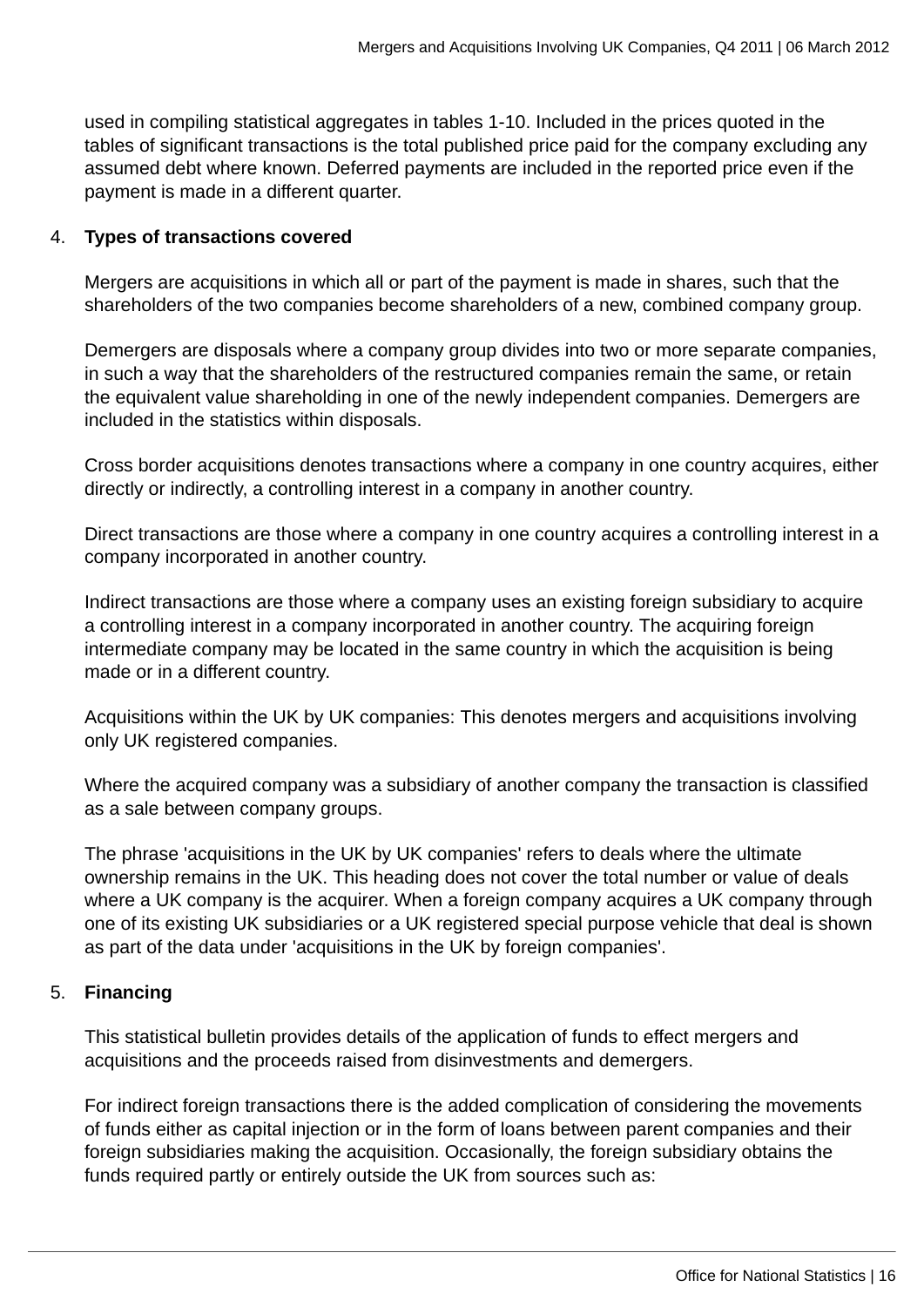#### a. Own resources

- b. Borrowing from banks and other local sources
- c. Share, bond and other capital or notes issued abroad

A transaction may be funded by more than one method.

#### 6. **Accuracy**

Data for quarters one, two and three 2011 have been revised in the light of new information, so revisions to the quarter one, two and three data have been published in this statistical bulletin.

Annual data tables for 2011 are produced in conjunction with the quarter four 2011 data. Revisions to the 2011 quarterly and annual figures will be re-calculated at quarter one 2012. No further revisions to 2011 data are made after quarter one 2012.

Principle reasons for revisions are outlined in the Quality and Methodology Information Report for Mergers and Acquisitions, linked in section 1 of the background notes.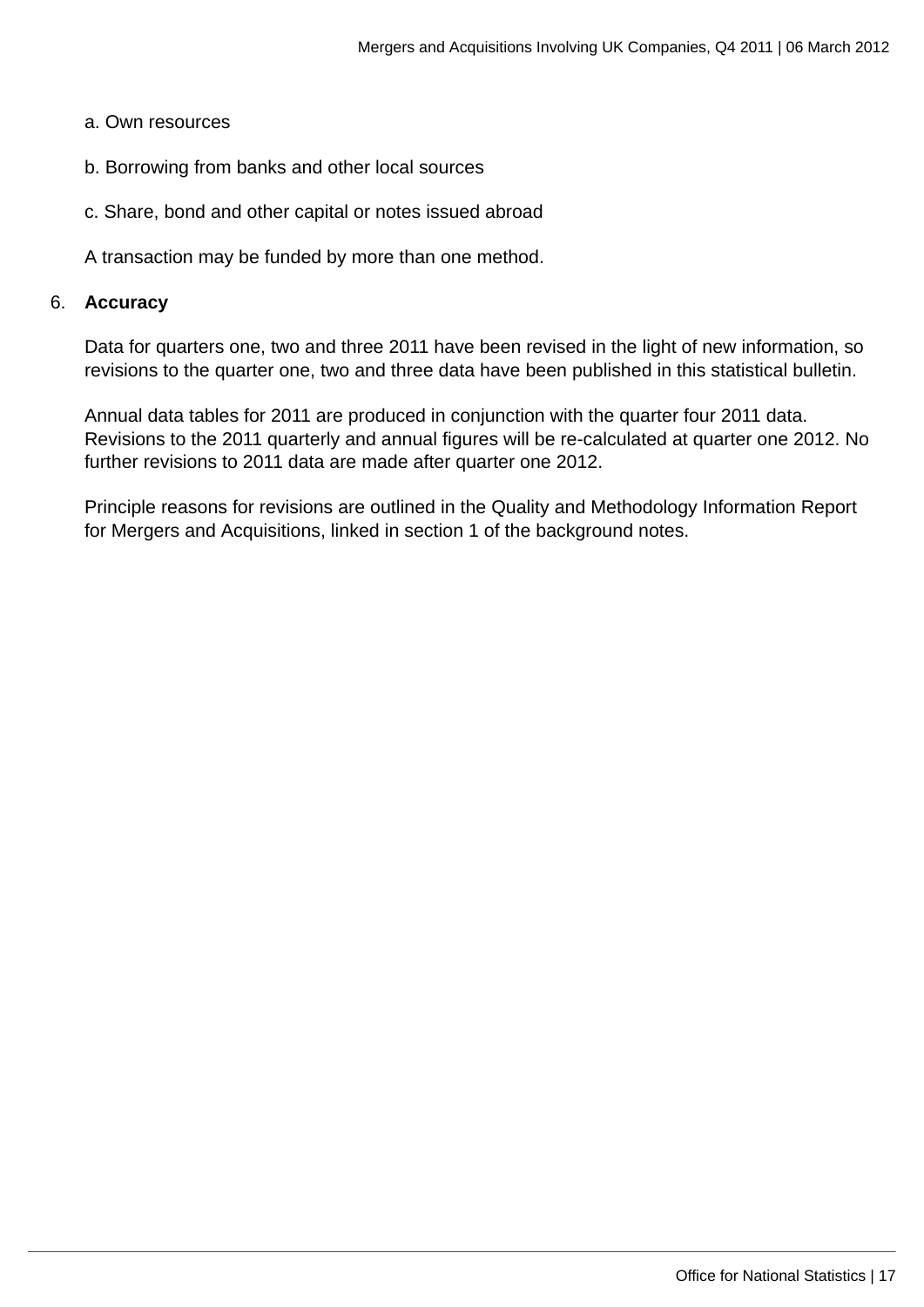# 7. **Average Revisions over the previous five quarters**

Values of transactions

| Values quoted in £ million                            |                                                         |                                                                  |                                                                                                       |
|-------------------------------------------------------|---------------------------------------------------------|------------------------------------------------------------------|-------------------------------------------------------------------------------------------------------|
|                                                       | <b>Value in latest</b><br>period (Quarter<br>four 2011) | <b>Average revision</b><br>over the last five<br>quarters (bias) | Average over the<br>last five quarters<br>without regard<br>to sign (average<br>absolute<br>revision) |
| <b>Value of outward</b><br>acquisitions<br>(CBBI)     | 11957                                                   | 1003                                                             | 1003                                                                                                  |
| <b>Value of outward</b><br>disposals<br>(CBBT)        | 3787                                                    | 938                                                              | 938                                                                                                   |
| <b>Value of inward</b><br>acquisitions<br>(CBCQ)      | 11702                                                   | 1372                                                             | 3623                                                                                                  |
| <b>Value of inward</b><br>disposals<br>(CBDB)         | 2795                                                    | 487                                                              | 487                                                                                                   |
| <b>Value of</b><br>domestic<br>acquisitions<br>(DUCM) | 1396                                                    | 907                                                              | 1047                                                                                                  |

**Table source:** Office for National Statistics

#### **Download table**

**XLS** [XLS format](http://www.ons.gov.uk:80/ons/rel/international-transactions/mergers-and-acquisitions-involving-uk-companies/q4-2011/prt-revisions-values.xls)  $(30 Kb)$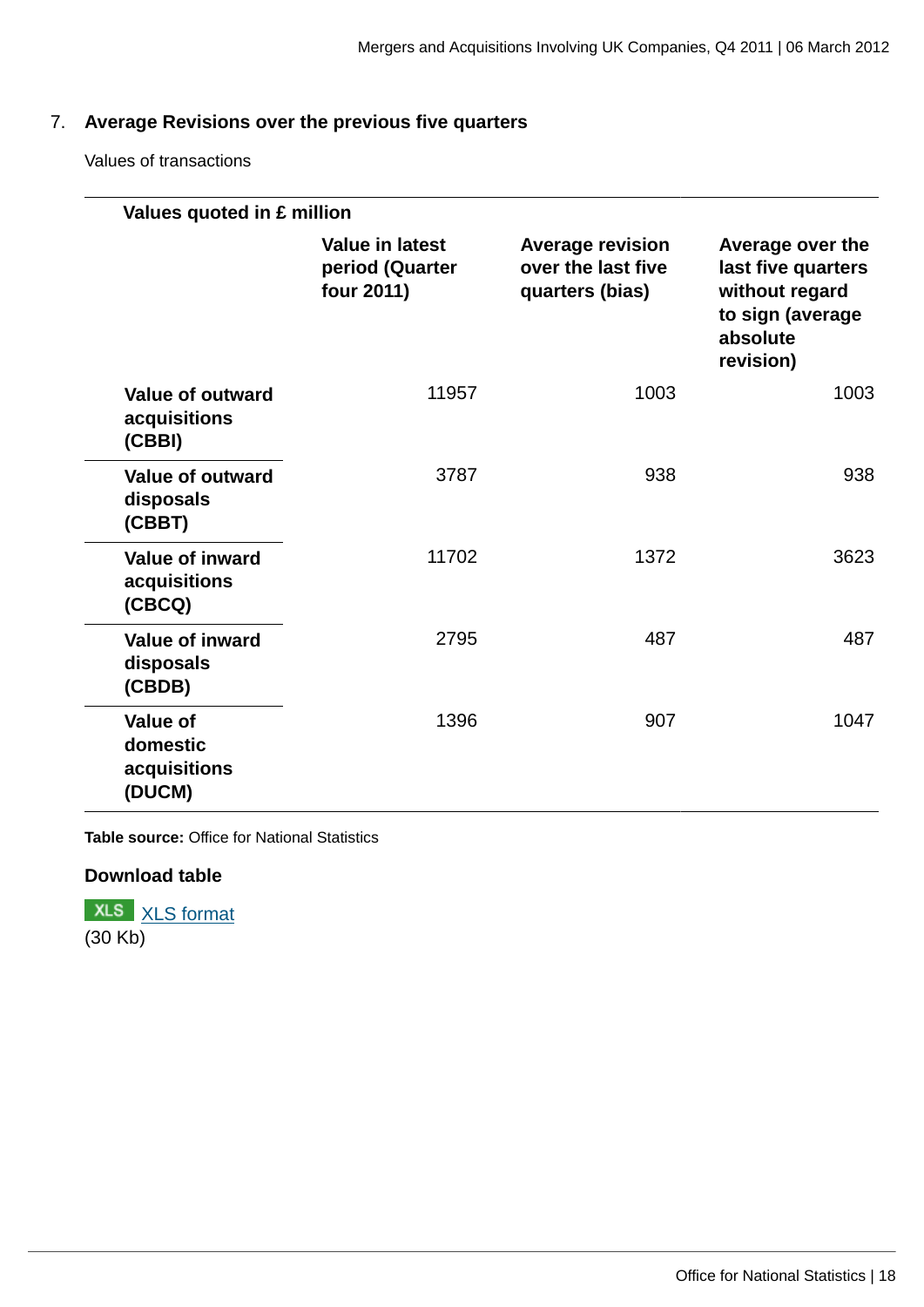#### **Average Revisions over the previous five quarters**

Number of transactions

|                                                        | <b>Number in latest</b><br>period (Quarter<br>four 2011) | <b>Average revision</b><br>over the last five<br>quarters (bias) | Average over the<br>last five quarters<br>without regard<br>to sign (average<br>absolute<br>revision) |
|--------------------------------------------------------|----------------------------------------------------------|------------------------------------------------------------------|-------------------------------------------------------------------------------------------------------|
| <b>Number of</b><br>outward<br>acquisitions<br>(CBAQ)  | 48                                                       | 23                                                               | 23                                                                                                    |
| <b>Number of</b><br>outward<br>disposals<br>(CBAS)     | 17                                                       | 9                                                                | 9                                                                                                     |
| <b>Number</b><br>of inward<br>acquisitions<br>(CBAU)   | 37                                                       | 16                                                               | 16                                                                                                    |
| <b>Number of</b><br>inward disposals<br>(CBAW)         | 18                                                       | 6                                                                | 6                                                                                                     |
| <b>Number of</b><br>domestic<br>acquisitions<br>(AIHA) | 73                                                       | 25                                                               | 25                                                                                                    |

**Table source:** Office for National Statistics

#### **Download table**

**XLS** [XLS format](http://www.ons.gov.uk:80/ons/rel/international-transactions/mergers-and-acquisitions-involving-uk-companies/q4-2011/prt-revisions-numbers.xls) (30 Kb)

A statistical test is applied to the average revisions to find out if there is bias in the estimates. The revisions are considered to be biased if the mean revision is significantly different from zero. These tests highlight that the revisions were statistically significant for the number of inward, outward and domestic acquisitions and the number of inward and outward disposals. For the other variables, these tests were not statistically significant for any of the key variables, implying that any observed bias was due to chance.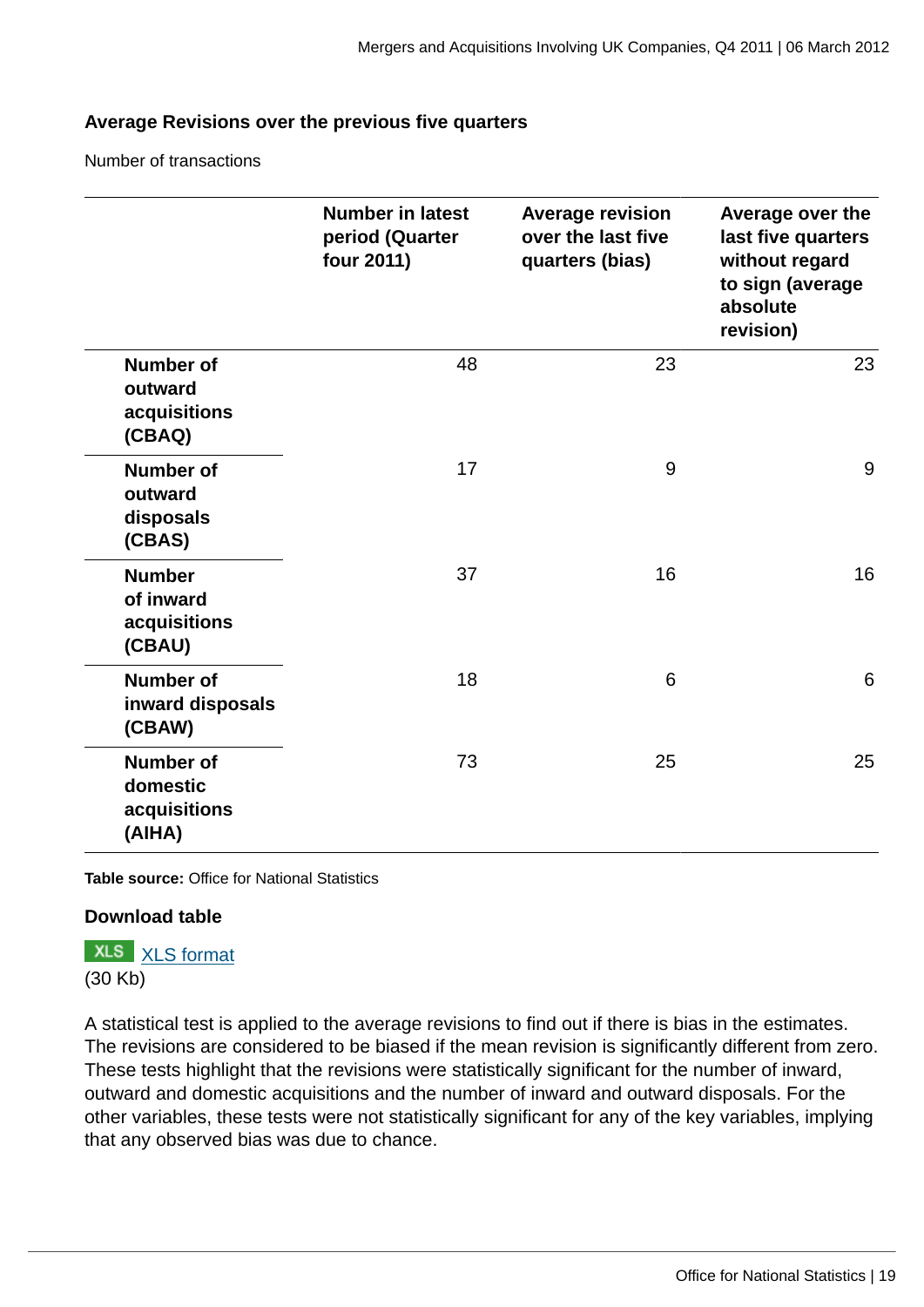This reflects the fact that the primary reason for revisions to the numbers of transactions is the identification of further deals after the statistics are initially released. However, these additional transactions typically have relatively small values, so do not tend to lead to similar upward revisions to the statistics on the value of transactions.

#### 8. **Response rates**

#### **Cross-border mergers and acquisitions (CBAM) inwards**

| Reference period  | <b>Quarter 3 2011</b> | <b>Quarter 4 2011</b> |  |
|-------------------|-----------------------|-----------------------|--|
| Response rate (%) | 85r                   | 79 <sub>p</sub>       |  |

**Table source:** Office for National Statistics

#### **Table notes:**

1. r=revised, p=provisional

#### **Download table**

# **XLS** [XLS format](http://www.ons.gov.uk:80/ons/rel/international-transactions/mergers-and-acquisitions-involving-uk-companies/q4-2011/prt-inward-response.xls)

(31 Kb)

#### **Cross-border mergers and acquisitions (CBAM) outwards**

| <b>Reference period</b> | <b>Quarter 3 2011</b> | <b>Quarter 4 2011</b> |
|-------------------------|-----------------------|-----------------------|
| Response rate (%)       | 83r                   | 80 <sub>p</sub>       |

**Table source:** Office for National Statistics

#### **Table notes:**

1. r=revised, p=provisional

#### **Download table**

**XLS** [XLS format](http://www.ons.gov.uk:80/ons/rel/international-transactions/mergers-and-acquisitions-involving-uk-companies/q4-2011/prt-outward-response.xls) (31 Kb)

#### **Domestic mergers and acquisitions (DAM)**

| Reference period  | <b>Quarter 3 2011</b> | <b>Quarter 4 2011</b> |
|-------------------|-----------------------|-----------------------|
| Response rate (%) | 89r                   | 80p                   |

**Table source:** Office for National Statistics

#### **Table notes:**

1. r=revised, p=provisional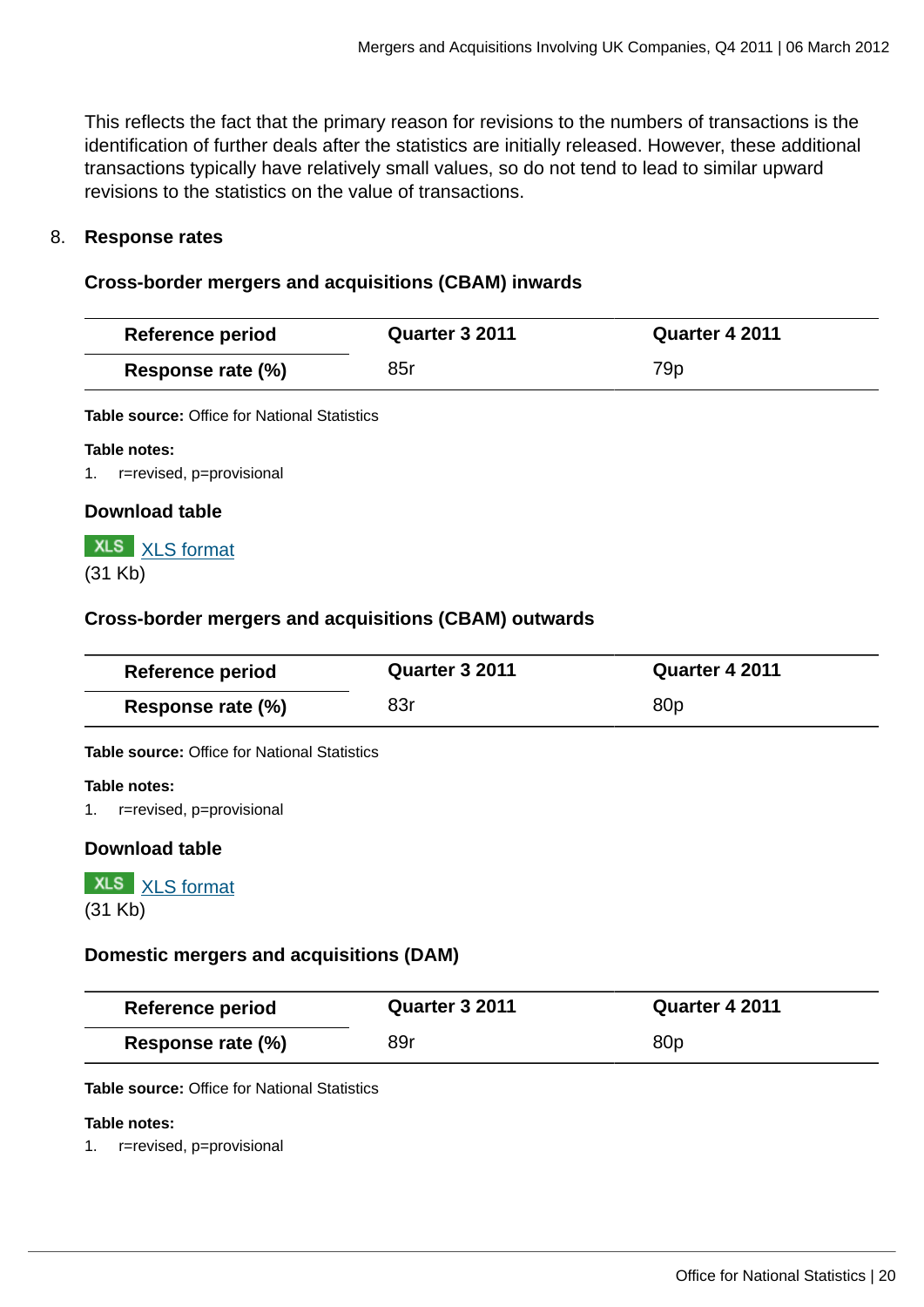#### **Download table**

**XLS** [XLS format](http://www.ons.gov.uk:80/ons/rel/international-transactions/mergers-and-acquisitions-involving-uk-companies/q4-2011/prt-domestic-response.xls) (31 Kb)

#### 9. **Notes to tables**

The deal identification threshold has been increased at quarter one 2010 to a value of £1.0 million from a previous value of £0.1 million. As a consequence there is a discontinuity in the number of deals reported from quarter one 2010 onwards compared with previous periods. The size of this discontinuity is highlighted in figures 2, 4 and 6.

Symbols used in the tables are:

.. Figure suppressed to avoid disclosure of information relating to individual enterprises.

– Nil or less than half the final digit shown.

The sum of constituent items in tables may not always agree exactly with the totals shown due to rounding.

#### **Office for National Statistics**

The Office for National Statistics (ONS) is the executive office of the UK Statistics Authority, a non-ministerial department which reports directly to Parliament. ONS is the UK government's single largest statistical producer. It compiles information about the UK's society and economy, and provides the evidence-base for policy and decision-making, the allocation of resources, and public accountability. The Director General of ONS reports directly to the National Statistician who is the Authority's Chief Executive and the Head of the Government Statistical Service.

Follow us on [Twitter](http://www.ons.gov.uk:80/ons/external-links/social-media/twitter.html) and [Facebook](http://www.ons.gov.uk:80/ons/external-links/social-media/index.html)

The latest podcasts here: [www.youtube.com/ONSstats](http://www.youtube.com/ONSstats)

## **The Government Statistical Service (GSS)**

The Government Statistical Service is a network of professional statisticians and their staff operating both within the Office for National Statistics and across more than 30 other government departments and agencies.

#### **National Statistics**

National Statistics are produced to high professional standards set out in the Code of Practice for Official Statistics. They undergo regular quality assurance reviews to ensure that they meet customer needs. They are produced free from any political interference.

#### **Publication Policy**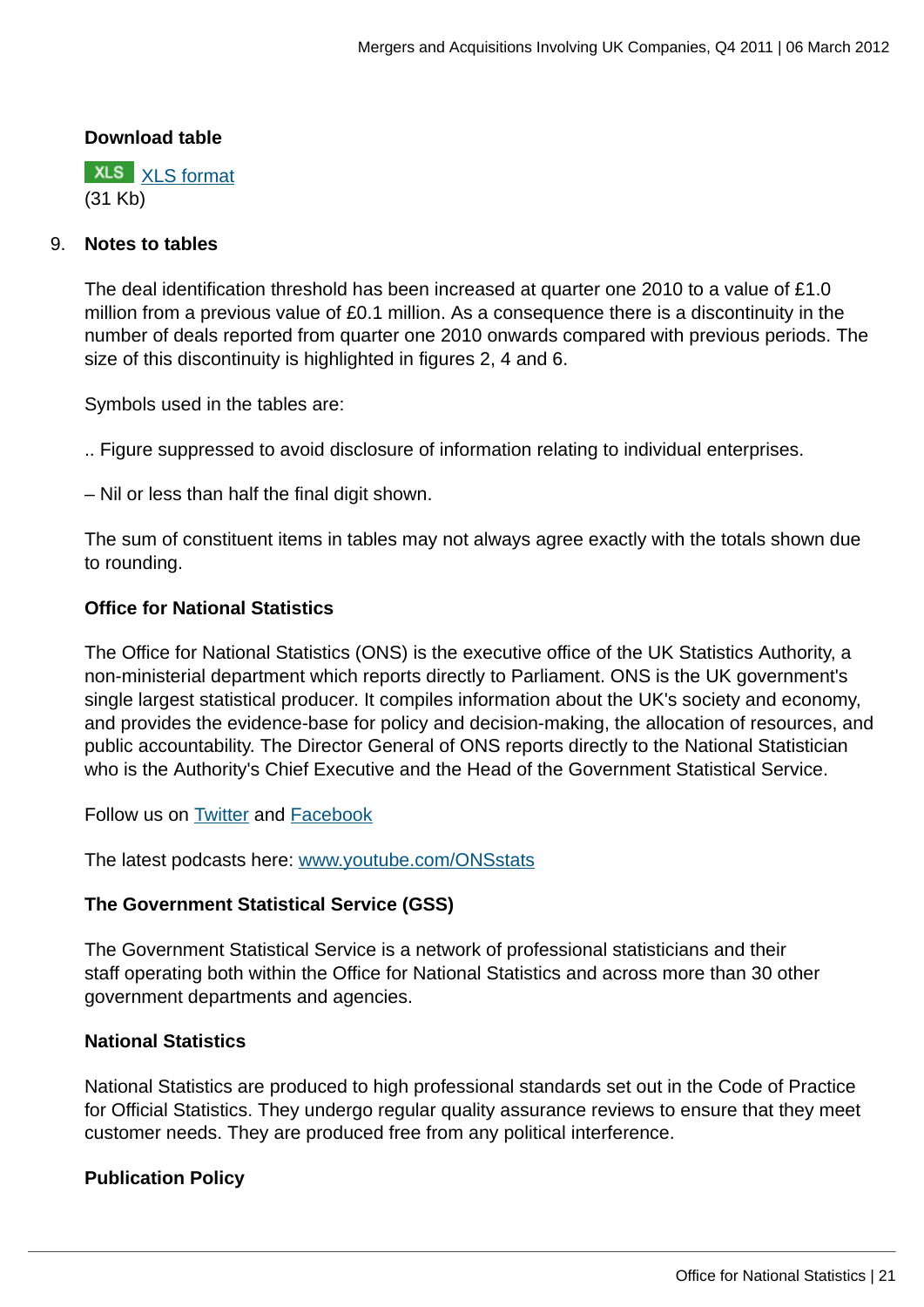Complete runs of series in this release are available to download free of charge at [http://](http://www.ons.gov.uk/ons/datasets-and-tables/index.html) [www.ons.gov.uk/ons/datasets-and-tables/index.html.](http://www.ons.gov.uk/ons/datasets-and-tables/index.html) Alternatively, for low-cost tailored data call Online Services on 0845 601 3034 or email [info@ons.gov.uk](mailto:info@ons.gov.uk)

Details of the policy governing the release of new data are available from the Media Relations Office.

© Crown copyright 2012.

You may re-use this information (not including logos) free of charge in any format or medium, under the terms of the Open Government Licence.

To view this licence, go to [www.nationalarchives.gov.uk/doc/open-government-licence/](http://www.nationalarchives.gov.uk/doc/open-government-licence/) or write to the Information Policy Team, The National Archives, Kew, London TW9 4DU

email: [psi@nationalarchives.gsi.gov.uk](mailto:psi@nationalarchives.gsi.gov.uk)

10. Details of the policy governing the release of new data are available by visiting [www.statisticsauthority.gov.uk/assessment/code-of-practice/index.html](http://www.statisticsauthority.gov.uk/assessment/code-of-practice/index.html) or from the Media Relations Office email: [media.relations@ons.gsi.gov.uk](mailto:media.relations@ons.gsi.gov.uk)

# **Copyright**

© Crown copyright 2012

You may use or re-use this information (not including logos) free of charge in any format or medium, under the terms of the Open Government Licence. To view this licence, visit www.nationalarchives.gov.uk/doc/open-government-licence/ or write to the Information Policy Team, The National Archives, Kew, London TW9 4DU, or email: [psi@nationalarchives.gsi.gov.uk](mailto:psi@nationalarchives.gsi.gov.uk).

This document is also available on our website at [www.ons.gov.uk.](http://www.ons.gov.uk/)

## **Statistical contacts**

| <b>Name</b>     | <b>Phone</b>                                          | <b>Department</b> | Email |
|-----------------|-------------------------------------------------------|-------------------|-------|
| Ciara Williams- | +44 (0)1633 456455 Economic Surveysfdi@ons.gsi.gov.uk |                   |       |
| <b>Fletcher</b> |                                                       | <b>Division</b>   |       |